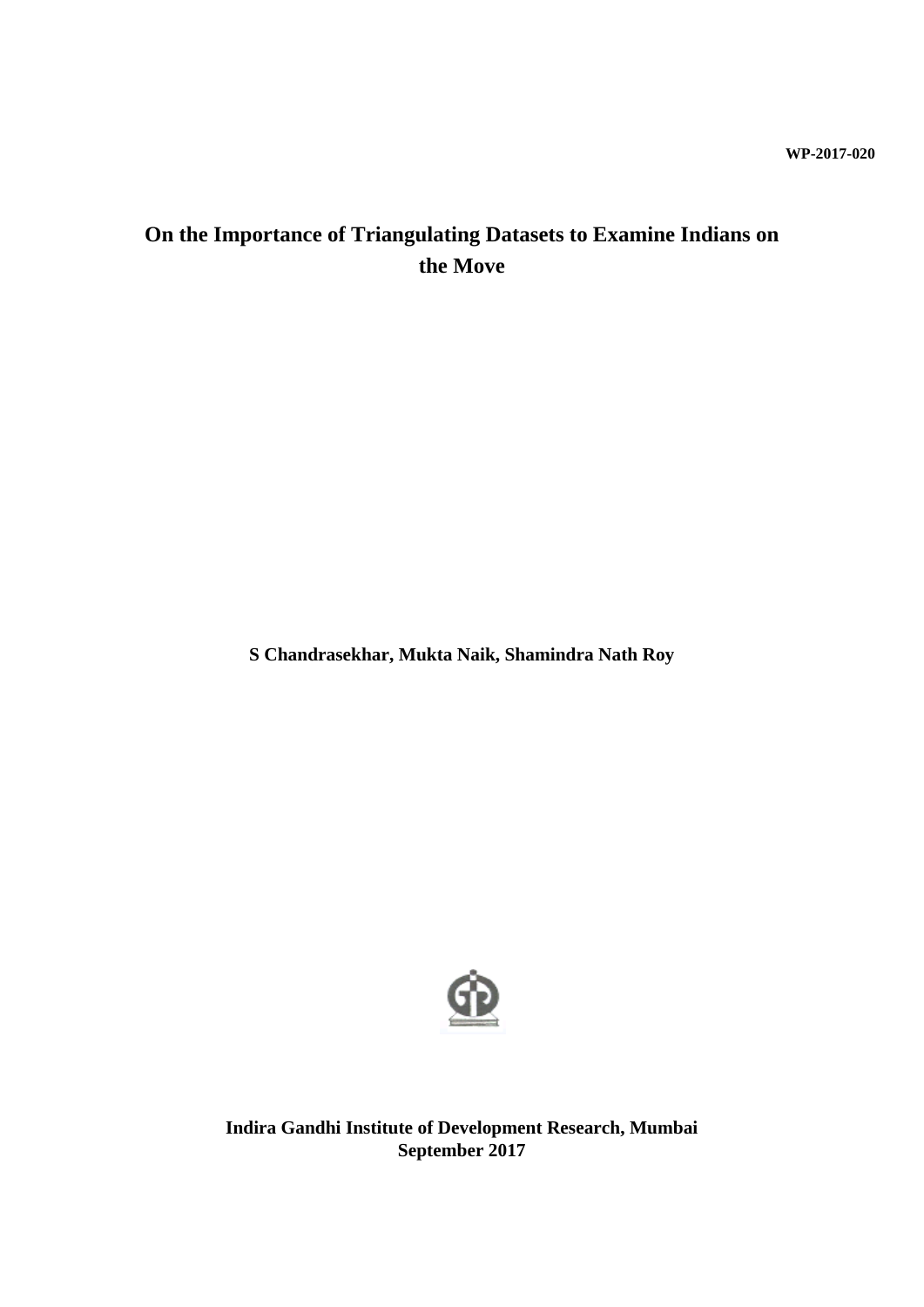# **On the Importance of Triangulating Datasets to Examine Indians on the Move**

#### **S Chandrasekhar, Mukta Naik, Shamindra Nath Roy**

Email(corresponding author): chandra@igidr.ac.in

#### **Abstract**

*A chapter dedicated to migration in the Economic Survey 2016-17 signals the willingness on the part of Indian policymakers to address the linkages between migration, labour markets and economic development. This paper attempts to take forward this discussion. We comment on the salient mobility trends in India gleaned from existing datasets, and then compare and critique estimates of the Economic Survey with traditional datasets. After highlighting the data and resultant knowledge gaps, we comment on the possibility of using innovative data sources and methods to understand migration and human mobility. We also offer ideas on how an enhanced understanding of mobility is important for policy interventions for those individuals who change locations permanently and those who move seasonally.*

#### **Keywords: Migration, Commuting, India**

**JEL Code: O15, R23**

#### **Acknowledgements:**

This paper is written as part of the initiative to Strengthen and Harmonize Research and Action on Migration in the Indian Context (SHRAMIC), supported by Tata Trusts. SHRAMIC is anchored by IGIDR and is in collaboration with CPR, NIUA, IRIS-KF and the Migration Program Partners of Tata Trust.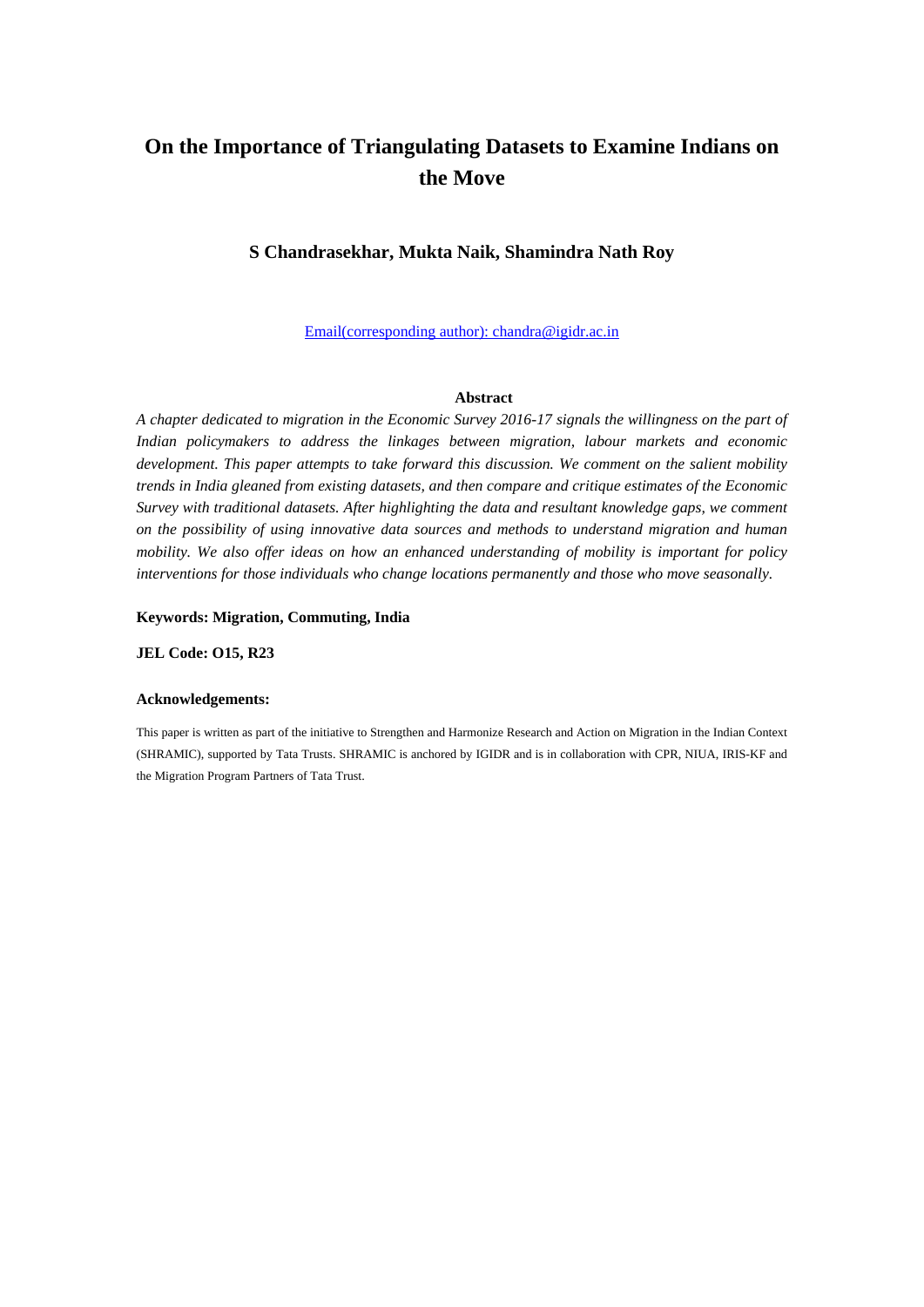### **On the Importance of Triangulating Datasets to Examine Indians on the Move**

**S Chandrasekhar** Indira Gandhi Institute of Development Research, Mumbai [chandra@igidr.ac.in](mailto:chandra@igidr.ac.in)

### **Mukta Naik** Centre for Policy Research, New Delhi [mukta@cprindia.org](mailto:mukta@cprindia.org)

### **Shamindra Nath Roy**

Centre for Policy Research, New Delhi [shamindra@cprindia.org](mailto:shamindra@cprindia.org)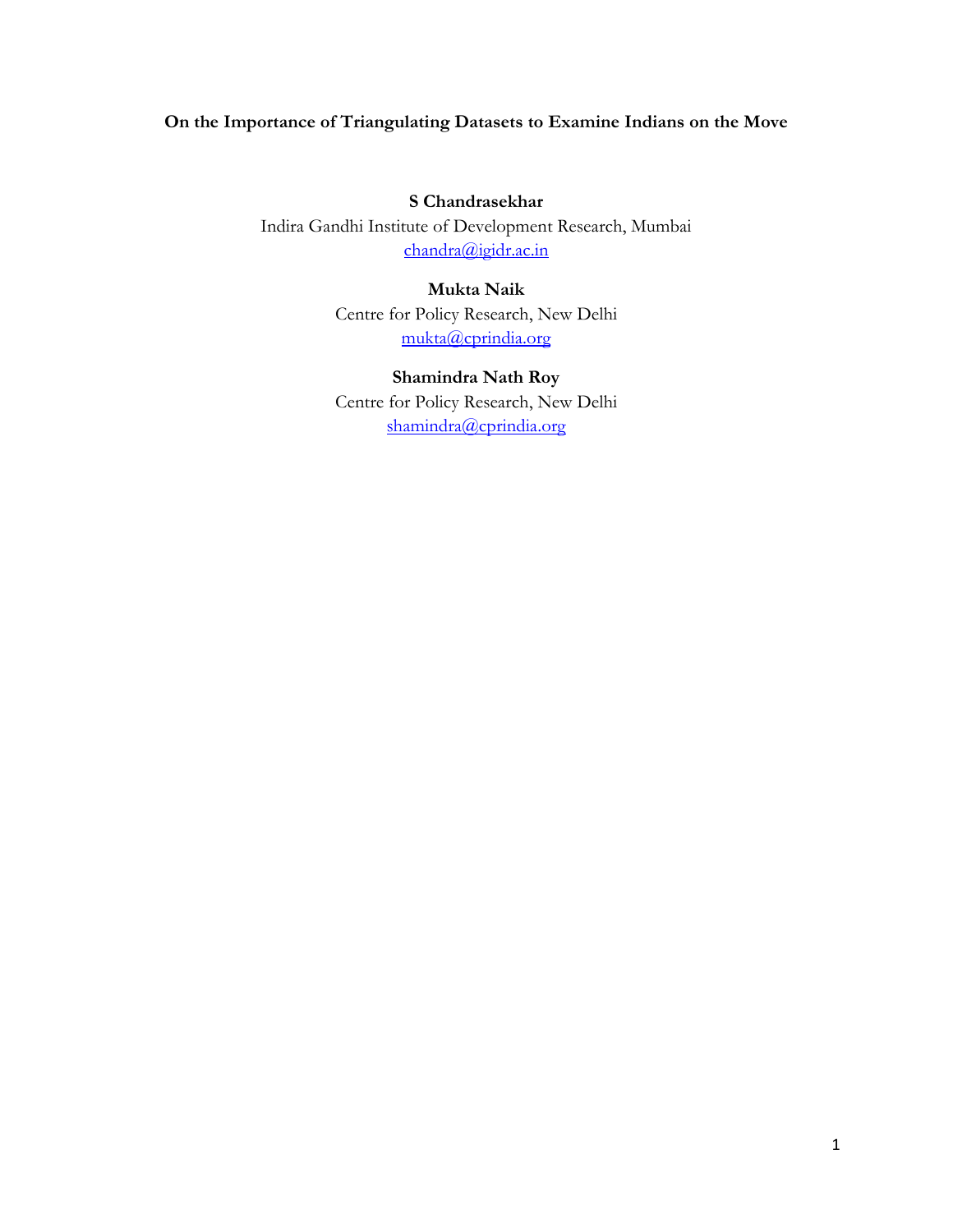#### **1. Introduction**

It would not be an exaggeration to say that migration statistics has not been anyone's priority in India. The National Sample Survey Organisation's (NSSO) survey of employment-unemployment and migration was last conducted in 2007-08. Subsequent surveys of NSSO, at best, have had a question or two on a specific aspect of migration; certainly not enough to piece together any compelling evidence on migration flows. Based on information collected as part of Census of India 2011, the Office of the Registrar General & Census Commissioner, India (RGI) has released exactly one state-specific table on internal migration in India. The year is 2017 and we know precious little about migration patterns between 2001 and 2011, leave alone what is happening in real time. As a result, in the era of 'smart' and 'digital', programmes and policies related to migration are being conceived sans robust and timely data.

The Economic Survey 2016-17 (Government of India (GoI) 2017a) highlights this data paucity while also opening up the possibilities of using innovative sources and methods for estimating human mobility in the country. The Survey provides indirect estimates of internal migration based on change in population of age-cohorts over 2001-11 and an additional estimate based on unreserved ticket sales data from the Indian Railways. The two estimates differ widely from those of traditional datasets. The Economic Survey builds the case that on an average 9 million individuals annually changed residence permanently on account of work annually since 2011-12. Contrast this with the following estimates. As per Census of India, in the period 1981-1990, 1991-2000 and 2001- 2010, an estimated 9.9 million, 14.5 million and 18.7 million individuals respectively moved on account of work. It is evident that the estimate based on railway data is higher by a multiple of 4.5 times. These sizable differences raise the issue of comparability of these datasets, but also points to the urgent need to examine closely if human mobility has indeed increased substantially in recent times.

The Economic Survey does not go as far as to leverage these migration estimates to make policy suggestions. Nevertheless, the dedication of a whole chapter to migration combined with the release of the Report of the Working Group on Migration (GoI 2017b), an inter-ministerial committee set up by the Ministry of Housing and Urban Poverty Alleviation, GoI, signal a willingness on the part of Indian policymakers to confront, perhaps for the first time explicitly, the linkages between migration, labour markets and economic development. This paper attempts to take forward this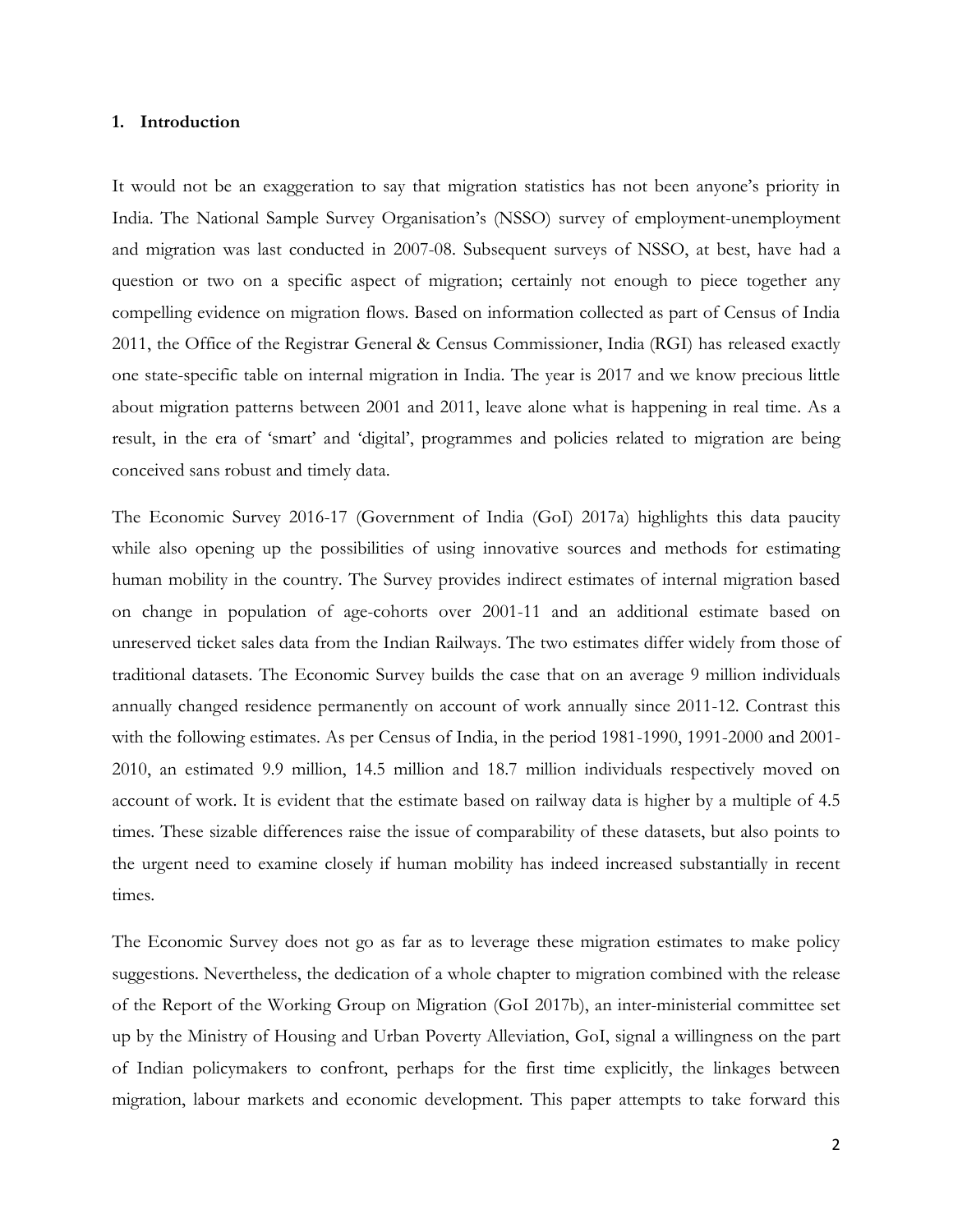spirit, seeking to (a) comment on the salient mobility trends in India gleaned from existing datasets, (b) compare and critique estimates of the Economic Survey with traditional datasets, and (c) offer a preliminary exploration of the use of innovative data sources and methods to understand migration and human mobility; and (d) offer ideas on how an enhanced understanding of mobility could inform policy in the Indian context.

#### **2. Salient Mobility Trends**

At the outset, it is important to highlight that the criterion used to identify who is a migrant differs across Census of India and NSSO data sets (See GoI 2017b). Hence, we avoid direct comparisons of estimates based on Census of India and NSSO surveys and instead we compare the trends evident from these two data sources. Data from NSSO's survey exhibited a marginal increase in the share of migrants in rural and urban population. The Census of India however does record a significant increase in the share of migrants in rural and urban India by 4.2 percentage points and 12 percentage points respectively between 2001 and 2011 (Table 1). As per the Census, the total number of migrants residing in rural and urban India has increased steadily over the successive decades (Table 2). There are differences in the share of migrants in rural and urban population not only across states but there are few differences over the last three censuses. Among the major states, between 1991 and 2001, the share of migrants in Maharashtra's total population increased substantially while in the period 2001-11, it is only in Kerala and Tamil Nadu that we see a substantial increase in the proportion of migrants living in both rural urban areas of the state over the period 2001-11 (Appendix Table A1).

| Table 1: Comparison of Estimates of Share of Migrants in Rural & Urban Population |             |             |  |  |  |  |  |  |  |  |
|-----------------------------------------------------------------------------------|-------------|-------------|--|--|--|--|--|--|--|--|
|                                                                                   | Rural India | Urban India |  |  |  |  |  |  |  |  |
| 2011 Census of India                                                              | 32.5        | 48.4        |  |  |  |  |  |  |  |  |
| 2001 Census of India                                                              | 28.3        | 36.4        |  |  |  |  |  |  |  |  |
| 1991 Census of India                                                              | 26.1        | 32.3        |  |  |  |  |  |  |  |  |
| NSSO's 2007-08 Survey*                                                            | 26.1        | 35.4        |  |  |  |  |  |  |  |  |
| NSSO's 1999-00 Survey*                                                            | 24.4        | 33.4        |  |  |  |  |  |  |  |  |
| Source for Tables 1-5: Census of India Migration Tables                           |             |             |  |  |  |  |  |  |  |  |
| *Source: GoI 2010                                                                 |             |             |  |  |  |  |  |  |  |  |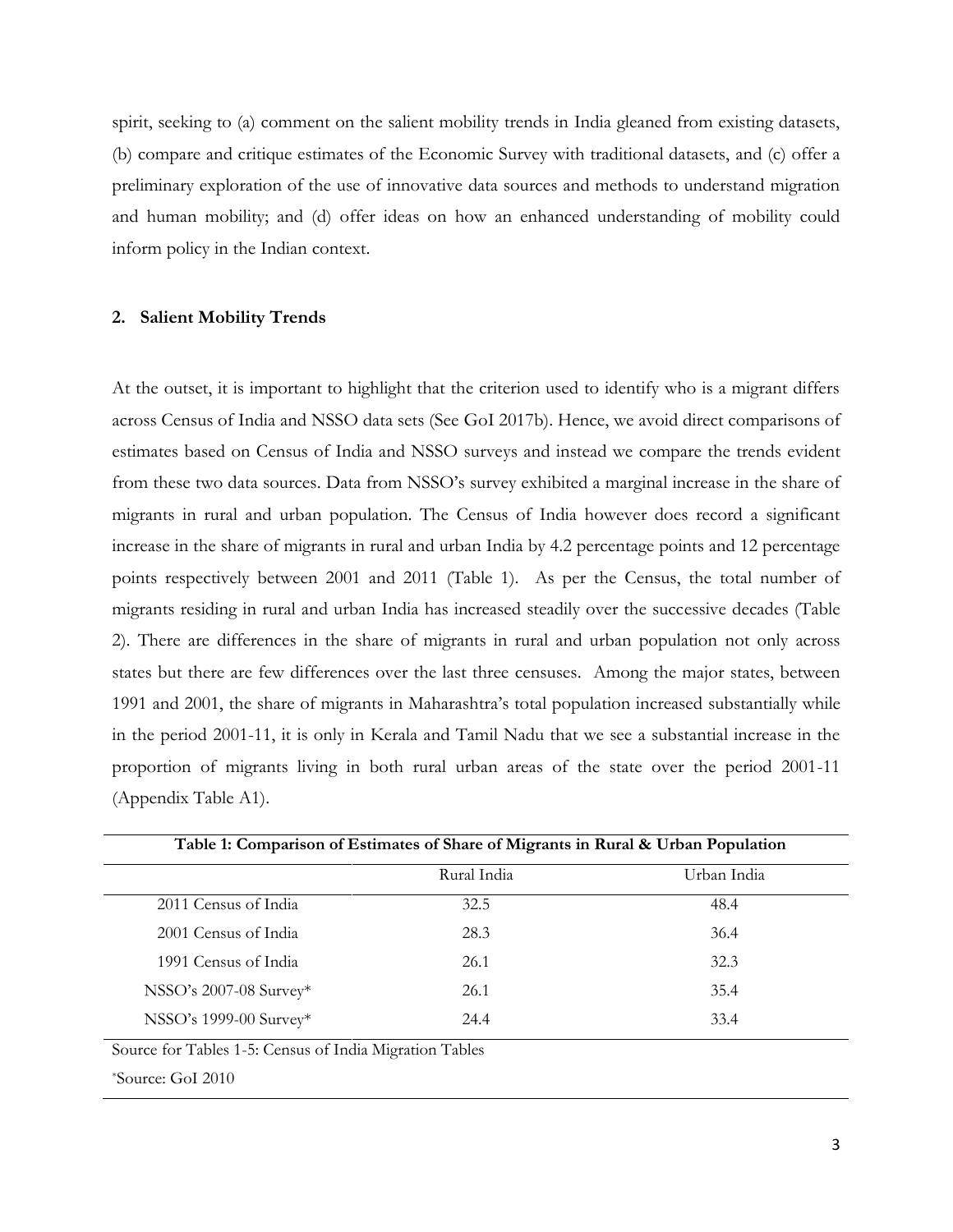|       | Table 2: Number of Migrants Residing in Rural and Urban India (million) |       |       |  |
|-------|-------------------------------------------------------------------------|-------|-------|--|
|       | 1991                                                                    | 2001  | 2011  |  |
| Rural | 162.5                                                                   | 210.4 | 271.1 |  |
| Urban | 69.6                                                                    | 104.2 | 182.6 |  |
|       |                                                                         |       |       |  |

The top seven states, viz. Maharashtra, Andhra Pradesh, West Bengal, Uttar Pradesh, Gujarat, Tamil Nadu, and Karnataka accounted for 62.8 percent of the total male migrant population of India in 2001. The share of these states in total male migrant population in India remains nearly unchanged at 63 percent. Barring Uttar Pradesh, the other 6 states are relatively more urbanized among the major Indian states. The two factors that act as magnets for migrants and migrant workers from out of state is that these states have a diversified economic base and they offer more employment opportunities.

In case of share of female migrants the top five states in order of their share in 2001 and 2011 was unchanged. These states were Uttar Pradesh, Maharashtra, Bihar, West Bengal and Andhra Pradesh. The share of these states in 2001 (2011) was 49.8 (48.2) percent respectively. Women move primarily on account of marriage and it is not an unreasonable conjecture that most women are also likely to marry within the same state. These five states accounted for 48.6 percent of India's total population in both 2001 and 2011 this is reflected in the share of these five states in total female migrants.

#### **2.1 Migration as a component of urban population growth**

The increase in urban population is typically decomposed into the following three components: natural increase in urban areas, reclassification of rural areas as urban, and net migration from rural to urban areas. In the popular imagination, rural-urban migration has been imagined as the prime cause for the growth of cities and blamed for associated problems like congestion and an increase in slums. However, the relative importance of reclassification and net rural-urban migration is context specific and varies across countries and also within India. Before the release of migration tables, Pradhan (2013) estimated that reclassification of rural areas as urban (new census town) accounted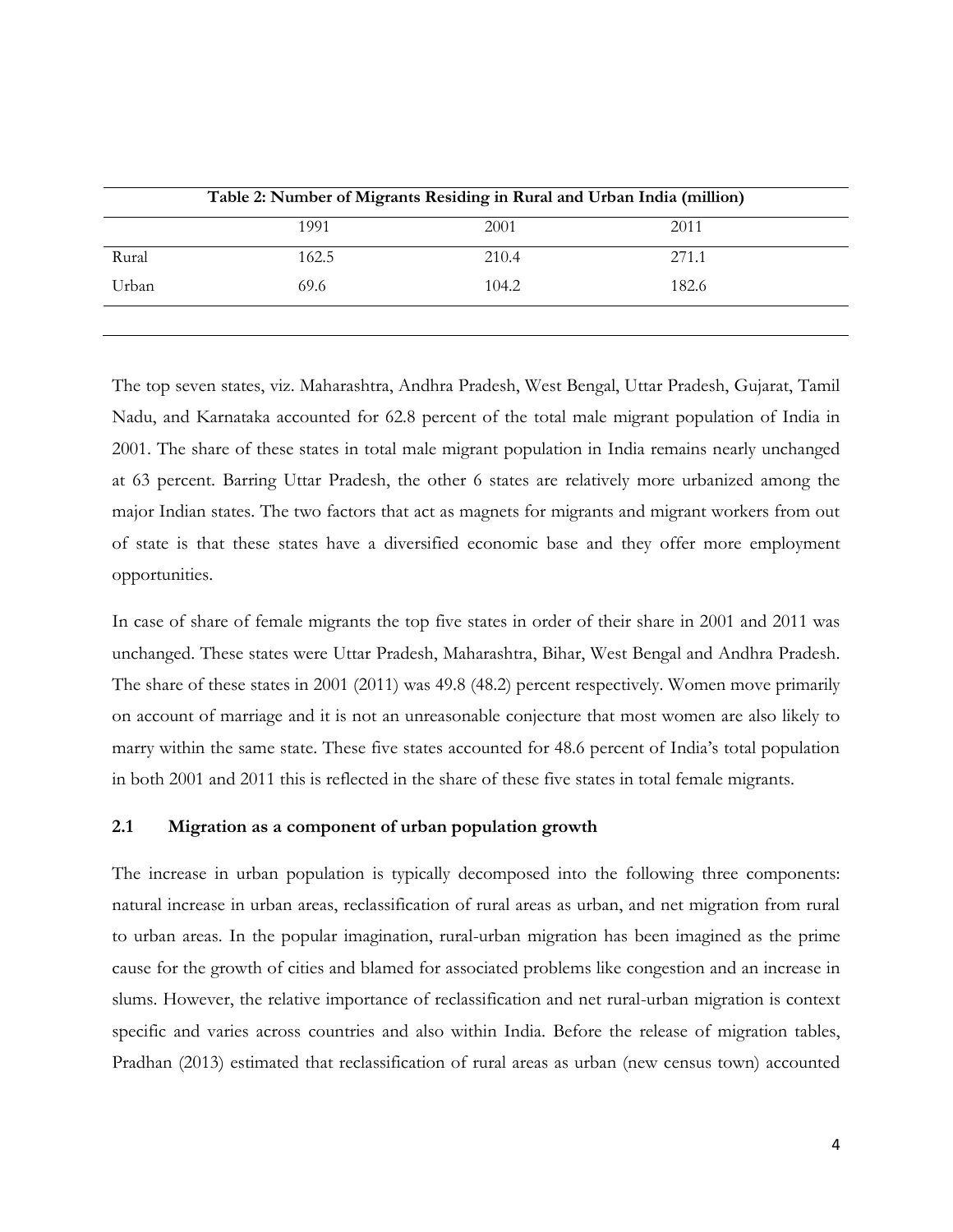for nearly 30 percent of the urban growth in the period 2001-11 while 22.2 percent of urban population growth was on account of migration.

Following the release of Census of India tables on migration we now know that in absolute terms, all India, the number of net rural-urban migrants increased by 1.43 times from 14.46 million in the intercensal period 1991-2001 to 20.7 million in the period 2001-11. In the period 1991-2001, net rural urban migration accounted for 20.6 percent of India's population growth and in the period 2001-11 it had marginally increased to 22.8 percent (Table 3). Therefore, contrary to expectations, even in 2001-11 rural-urban migration is not the primary driver of urban growth in India. Among the major states, in contrast to Bihar, West Bengal, Orissa, Andhra Pradesh and Kerala, the contribution of rural-urban migration to growth in urban population was higher in 2011 as compared to 2001 in the following states: Haryana, Delhi, Uttar Pradesh, Assam, Jharkhand, Maharashtra, and Tamil Nadu (Table 3).

| Table 3: Contribution of Net Rural Urban Migration to Growth in Urban Population |           |         |                           |           |         |  |  |  |  |  |  |
|----------------------------------------------------------------------------------|-----------|---------|---------------------------|-----------|---------|--|--|--|--|--|--|
| <b>State</b>                                                                     | 1991-2001 | 2001-11 | <b>State</b>              | 1991-2001 | 2001-11 |  |  |  |  |  |  |
| Jammu & Kashmir                                                                  | 12.32     | 13.13   | West Bengal               | 17.55     | 13.71   |  |  |  |  |  |  |
| Himachal Pradesh                                                                 | 37.29     | 31.68   | Jharkhand                 | 24.45     | 28.12   |  |  |  |  |  |  |
| Punjab                                                                           | 21.31     | 19.88   | Orissa                    | 35.45     | 32.78   |  |  |  |  |  |  |
| Chandigarh                                                                       | 46.21     | 63.15   | Chhattisgarh              | 25.51     | 25.09   |  |  |  |  |  |  |
| Uttaranchal                                                                      | 28.07     | 26.06   | Madhya Pradesh            | 23.22     | 23.29   |  |  |  |  |  |  |
| Haryana                                                                          | 26.39     | 30.78   | Gujarat                   | 35.12     | 35.7    |  |  |  |  |  |  |
| Delhi                                                                            | 29.74     | 42.7    | Daman & Diu               | $-26.43$  | 61.67   |  |  |  |  |  |  |
| Rajasthan                                                                        | 15.95     | 18.41   | Dadra & Nagar Haveli      | 20.51     | 51.4    |  |  |  |  |  |  |
| Uttar Pradesh                                                                    | 11.64     | 18.47   | Maharashtra               | 29.77     | 35.52   |  |  |  |  |  |  |
| Bihar                                                                            | 18.61     | 13.25   | Andhra Pradesh            | 25.13     | 19.62   |  |  |  |  |  |  |
| Sikkim                                                                           | $-8.83$   | 11.83   | Karnataka                 | 20.49     | 20.89   |  |  |  |  |  |  |
| Arunachal Pradesh                                                                | 27.24     | 39.77   | Goa                       | 8.53      | 21.04   |  |  |  |  |  |  |
| Nagaland                                                                         | 9.53      | 5.7     | Lakshadweep               | 57.24     | 1.58    |  |  |  |  |  |  |
| Manipur                                                                          | 7.44      | 7.09    | Kerala                    | 17.85     | 11.87   |  |  |  |  |  |  |
| Mizoram                                                                          | 28.04     | 32.91   | Tamil Nadu                | 5.46      | 14.01   |  |  |  |  |  |  |
| Tripura                                                                          | 25.42     | 16.52   | Pondicherry               | 12.85     | 5.8     |  |  |  |  |  |  |
| Meghalaya                                                                        | 8.84      | 15.25   | Andaman & Nicobar Islands | 12.54     | 49.41   |  |  |  |  |  |  |
| Assam                                                                            | 19.13     | 26.99   | India                     | 20.56     | 22.75   |  |  |  |  |  |  |

The 12 percentage point increase over the period 2001-11 in the share of migrants in urban population begs an explanation (Table 1). Towards this we decompose the share of migrants in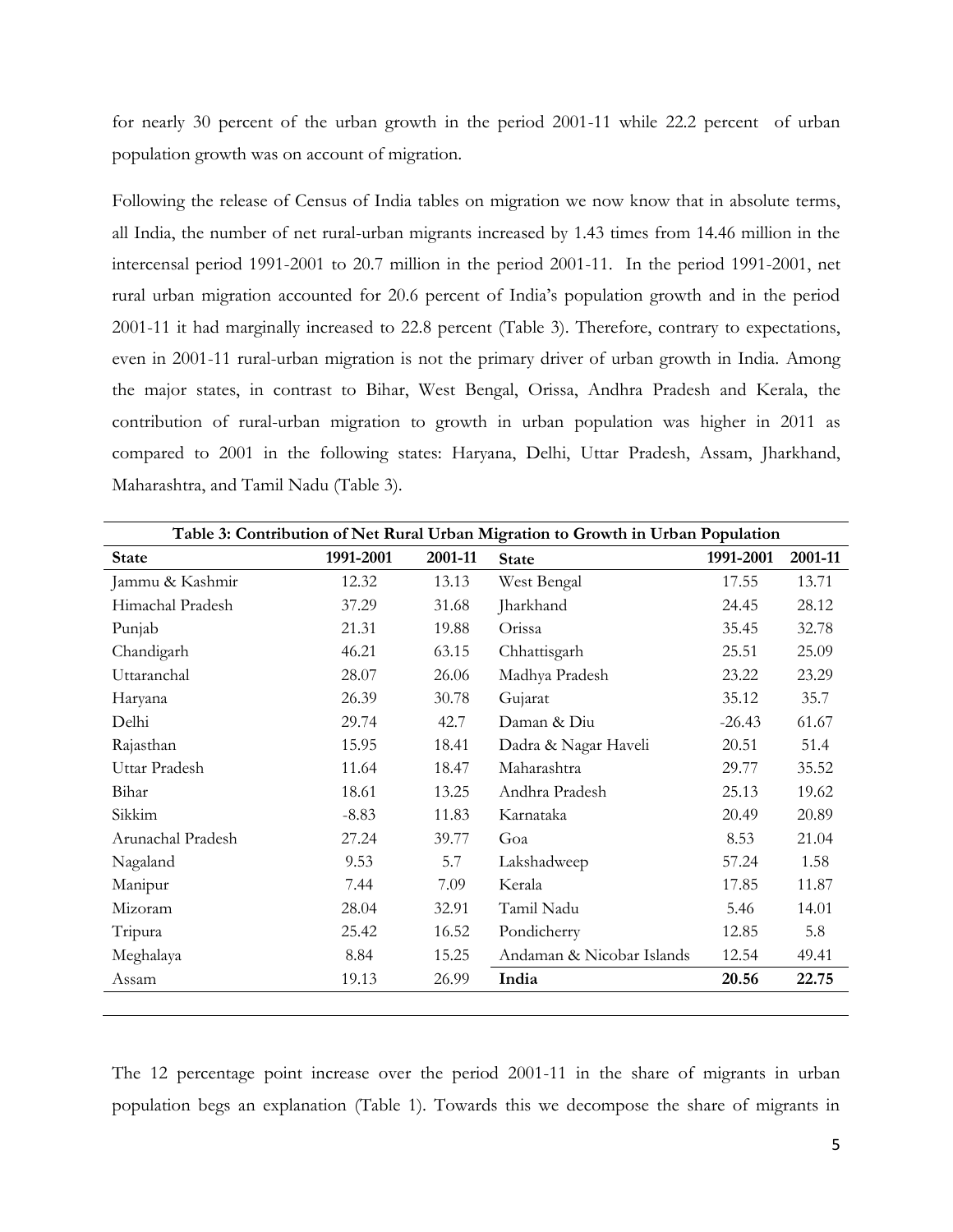urban India, into the following components rural-urban migrants, urban-urban migrants and urban migrants from unclassified location (i.e. their origin could be either rural or urban) residing in urban India. We find that the share of each component was 18.5 percent, 13.1 percent and 4.8 percent respectively in 2001 (note that three figures add up to 36.4 percent). Correspondingly in 2011, it was 21.9 percent, 21 percent and 5.5 percent respectively (note that three figures add up to 48.4 percent). Thus the sharp increase in the share of urban-urban migrants residing in urban India contributed to the increase in migrants in the urban population in 2011 as compared to 2001.

#### **2.2 Migration Streams**

 $\overline{a}$ 

We next focus on the changes in the share of migration streams<sup>1</sup>, viz. rural-rural, rural-urban, urbanrural and urban-urban (Table 4). The share of each state in each of the migration streams is given in Appendix Table A2. The importance of the rural-rural migration stream has declined both in case of men and women, not an uncommon feature during the process of economic growth and development. The share of the rural-urban migration stream has marginally increased. The real growth is in urban-urban movements. In case of male (female) migrants, the share of urban-urban migration has gone up from 19 (9.1) percent in 1991 to 28.8 (15.1) percent in 2011. The RGI would need to release additional tables in order for us to understand the nature of urban-urban movement. Is this movement intra-state or inter-state? What is the distribution of urban-urban migrants across size class of cities? The latter question which is critical in our view has never been addressed since the RGI does not release the data at a disaggregated level.

| Table 4: Distribution of Male and Female Migrants by Streams |      |        |       |      |        |       |      |        |       |
|--------------------------------------------------------------|------|--------|-------|------|--------|-------|------|--------|-------|
|                                                              |      | 1991   |       |      | 2001   |       |      | 2011   |       |
|                                                              | Male | Female | Total | Male | Female | Total | Male | Female | Total |
| Rural-Rural                                                  | 43.5 | 72.3   | 64.5  | 36.6 | 72.1   | 62.7  | 33.9 | 64.0   | 54.9  |
| Urban-Rural                                                  | 7.5  | 5.4    | 6.0   | 6.3  | 4.2    | 4.7   | 7.1  | 5.2    | 5.8   |
| Rural-Urban                                                  | 30.0 | 13.2   | 17.7  | 34.2 | 13.7   | 19.1  | 30.2 | 15.7   | 20.1  |
| Urban-Urban                                                  | 19.0 | 9.1    | 11.7  | 22.9 | 10.0   | 13.5  | 28.8 | 15.1   | 19.3  |
| Total                                                        | 100  | 100    | 100   | 100  | 100    | 100   | 100  | 100    | 100   |
|                                                              |      |        |       |      |        |       |      |        |       |

Very little attention is also typically paid to the urban-rural migration stream. The share of urbanrural migration stream increased by 1.6 percentage points from 4.7 percent in 2001 to 5.8 percent in

<sup>&</sup>lt;sup>1</sup> There are two more streams which we have ignored: unclassified-rural and unclassified-urban.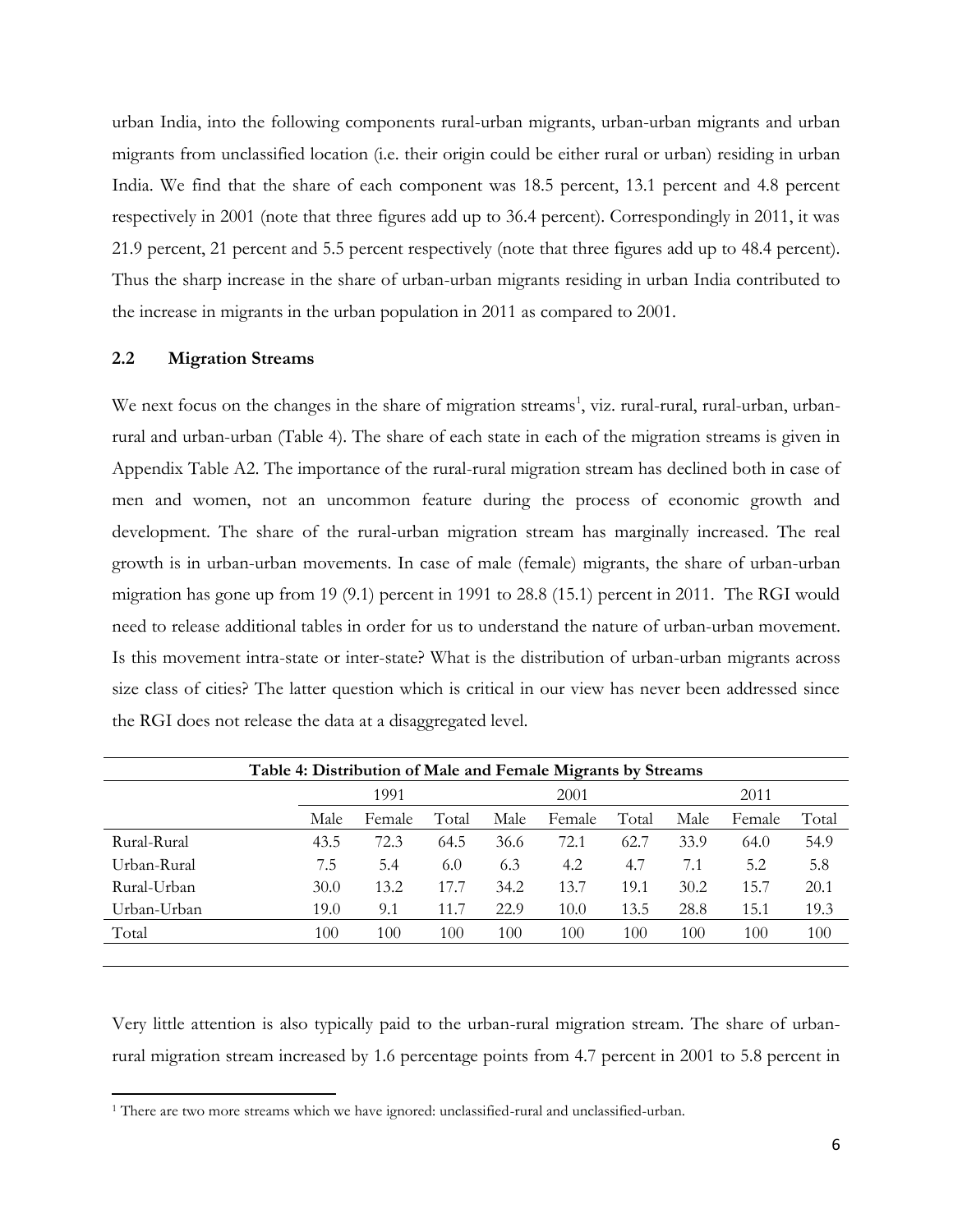2011. The increase is evident for both men and women. It is pertinent to note that NSSO's survey conducted in 2007-08 estimated the share of the urban-rural stream in total migration to be at 5.7 percent. Is urban to rural migration a case of return migration by the household? To further examine this issue we focus on the reasons for migration, by migration stream. Here, an interesting aspect emerges. The proportion of men and women who report moving for work or employment has declined while there has been a corresponding increase in the share of men and women who move with the household (Also see Appendix Table A3.1, A3.2). Given that urban-rural migration has increased for both men and women, taken together, the patterns could indicate the prevalence of return migration. While there is a large literature on return migration among international migrants, the literature on return migrants in the context of internal migration is sparse.

Similar to China, return migration in India may also be driven by older migrants who move back to the village after their active work life is over. If it is the elderly who constitute a large share of return migrants, then India will need to face head on the healthcare and care demands of these returnees. While detailed data from Census 2011 is not available at present, 27.4 percent of urban-rural migrants in 2001 were above the ages of 40. While some literature looking at international migrants highlights that return migrants have financial savings, enabling self-employment upon return, a diametrically opposite reason is also plausible. Migrants might return from urban to rural areas because cities are exclusionary (Kundu and Saraswati 2012) and housing in urban areas expensive and crowded. The unavailability of secure regular salaried jobs that match their, usually low, skill levels might have induced urban migrants to return. These conjectures need to be interrogated using data from NSSO's survey on employment, unemployment and migration, whenever it is next conducted.

#### **2.3 Marriage Migration and Beyond**

In order to highlight the fact that women who migrate for reasons related to marriage typically report working, we focus specifically on the issue of marriage migration. Among those who migrate, large proportions are women and a majority of them (as per Census 2011, 70 per cent) report moving due to marriage in sharp contrast to a mere 4.3 percent of women migrants reporting that they moved due to employment related reasons. Estimates from NSSO's 2007-08 are also in the low single digits. Based on this survey, we also estimate that in rural India, nearly 93.5 percent of women aged 15-59 years reported having moved for reasons related to marriage. In urban India, 65 percent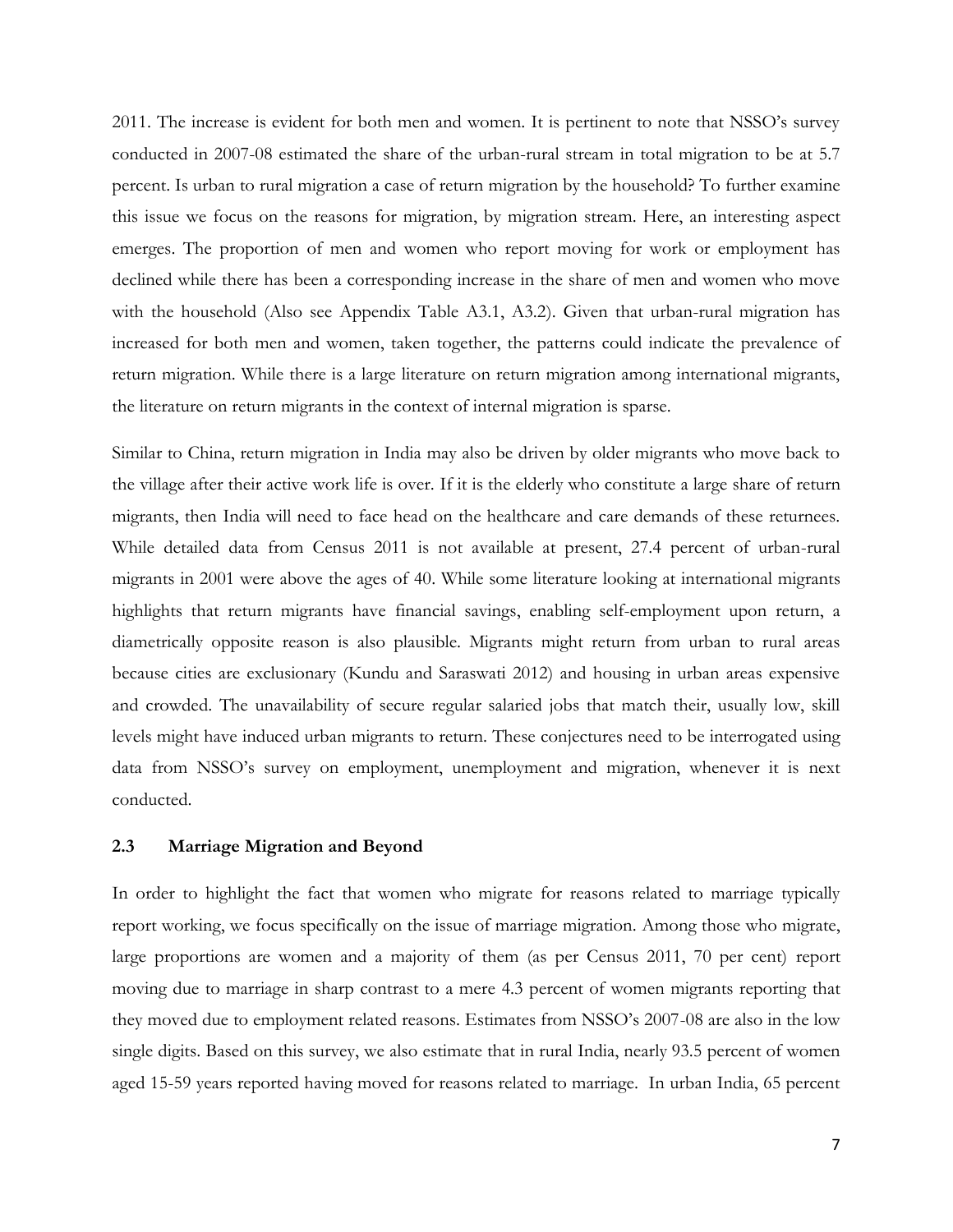of women reported moving for reasons related to marriage and another 26 percent moved with the parent or earning member of the family. What is missed in the discourse is that women who move due to marriage also work. Among all the female migrants who stated their main reason for migration as marriage or movement with earning member, nearly 35 per cent of rural and 14 per cent of urban women are found to be currently part of the active workforce. The proportions do not change if we only focus on women who moved for reasons related to marriage. A simplistic reading of the data would therefore tell the story of women purely as associational migrants, but a deeper analysis tells a different story of migrant women as workers. This underscores the need for detailed labour market histories of individuals that reconcile with migration experiences.

#### **2.4 Migration for Education**

Migration for education, a relatively under researched yet important area, can be traced to the uneven distribution of institutes of higher learning across the Indian states. It is reasonable to assume that individuals moved for education are doing so to pursue higher education. With the meager information that is available from Census of India 2011, what we can work out is the share of each state among those individuals who reported that they moved for reasons pertaining to education. Instead of focusing on only the intercensal period we focus on the total stock of migrants in 2001 and 2011. In 2001, the following three states accounted for a large share of those who moved either within the state or from another state for reasons pertaining to education: Maharashtra (18 percent), Andhra Pradesh (12.5 percent) and Karnataka (10.2 percent). Thus these three states accounted for 40.7 percent of individuals of in-migrants for purpose of education. In 2011, too Maharashtra (15.6 percent), Andhra Pradesh (15.1 percent) and Karnataka (9 percent) continued to attract individuals who wanted to pursue education. The share of Tamil Nadu in total in-migrants for education increased from 6.2 percent in 2001 to 9.7 percent in 2011. These four states thus accounted for nearly half the stock of in-migrants for education, (Appendix Table A4)

We believe that the issue of reservation by domicile in institutes of higher learning is likely to become a contested issue in the Indian courts in the coming decades. Already, domicile restrictions imposed by state governments on college and university admissions have been challenged and quashed in court. Notably, the Supreme Court in Pradeep Jain v. Union of India (Civil Appeal 6392 of 1983) held in that in case of admission to higher educational institutions, classifying candidates based on their place of residence would be in violation of equality guaranteed by Article 14. A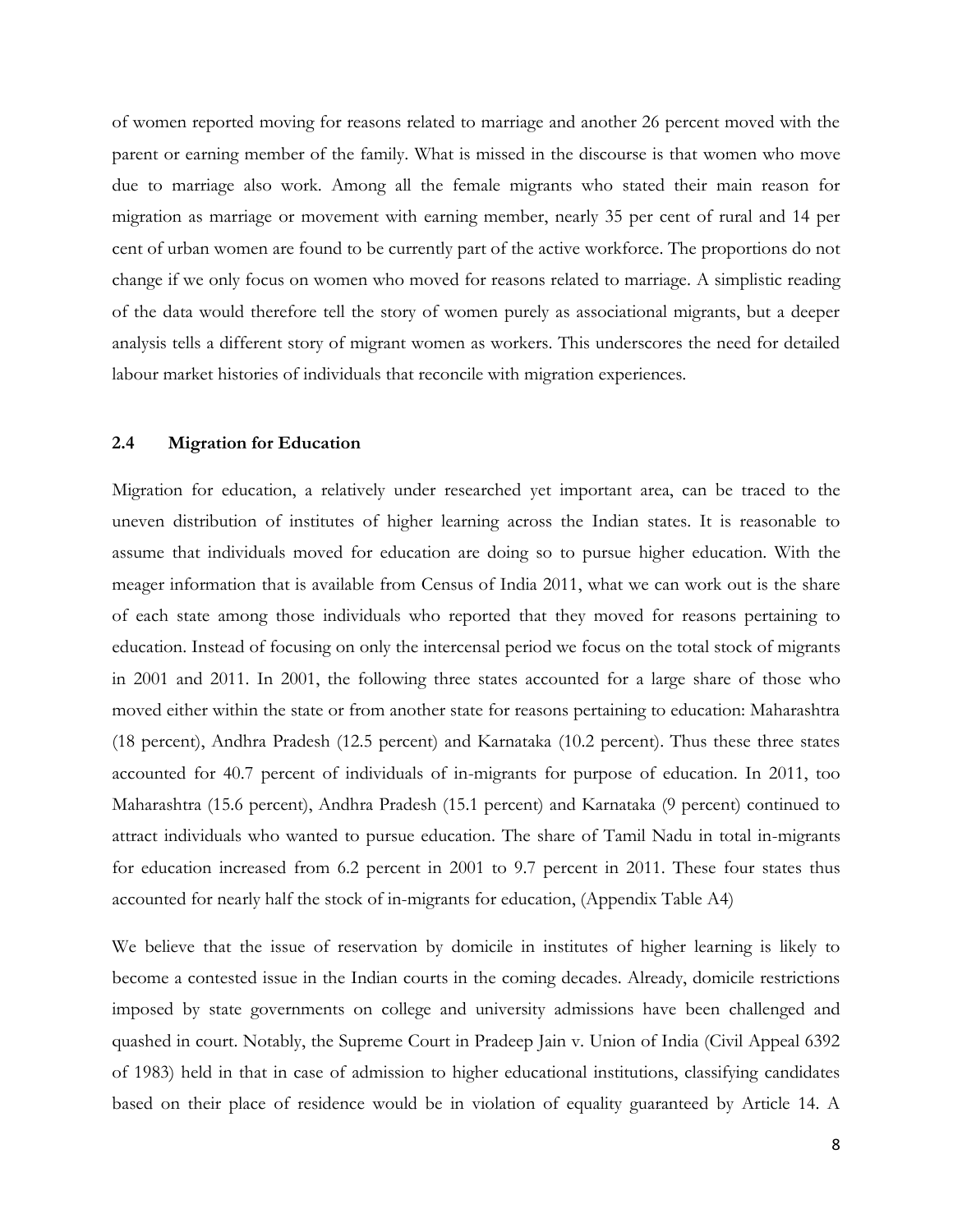Constitution Bench of the Supreme Court affirmed this in 2004 in Saurabh Chaudhri v. Union of India (Civil Writ Petition No. 29/2003). Detailed data on education-related migration is needed to enrich this conversation and support higher education policy.

#### **2.5 Key Takeaways**

The key takeaways from the above discussion are the following. First, the geographies of migration have remained stable in India. Second, in South Asia, including India, it is natural increase and reclassification of rural areas as urban and not net rural-urban migration that drives urban population growth. Third, there was a sharp increase in the share of migrants in urban population. Consistent with this increase, we find that among the four migration streams, the share of urbanurban flow has increased for both men and women. Data limitations do not allow us to explore factors that are driving urban-urban flows. The large urban-urban flows call for a shift in migration policy whose primary focus has been on rural urban migration. Fifth, women could report that they moved on account of marriage but could be presently working. Sixth, the share of individuals migrating for education has risen in the period 2001-11. Since it is possible that individuals move for higher education and then to another location for work, it is also important to have information on migration histories.

Before concluding this section it would be pertinent to highlight the following recommendations of the Working Group on Migration to address the data gaps. The Group recommended prioritization of release of migration tables from Census of India ensuring that migration data is available no later than a year after the primary census abstract, and release of district to district migration flows classified by reason for migration. In case of NSSO's surveys the Group recommended that questions relating to migration be included in the periodic labour force survey.

#### **3. Insights from Economic Survey 2016-17**

The Economic Survey starts off on the premise that Census of India underestimates the extent of migration, though there is little by way of explanation for this assertion. The survey uses two approaches to arrive at estimates of internal migration. Since these estimates are higher than that reported either by Census of India or NSSO, the Survey goes on to pose the following puzzle. If a large number of Indians are indeed on the move within the country, then why does one not see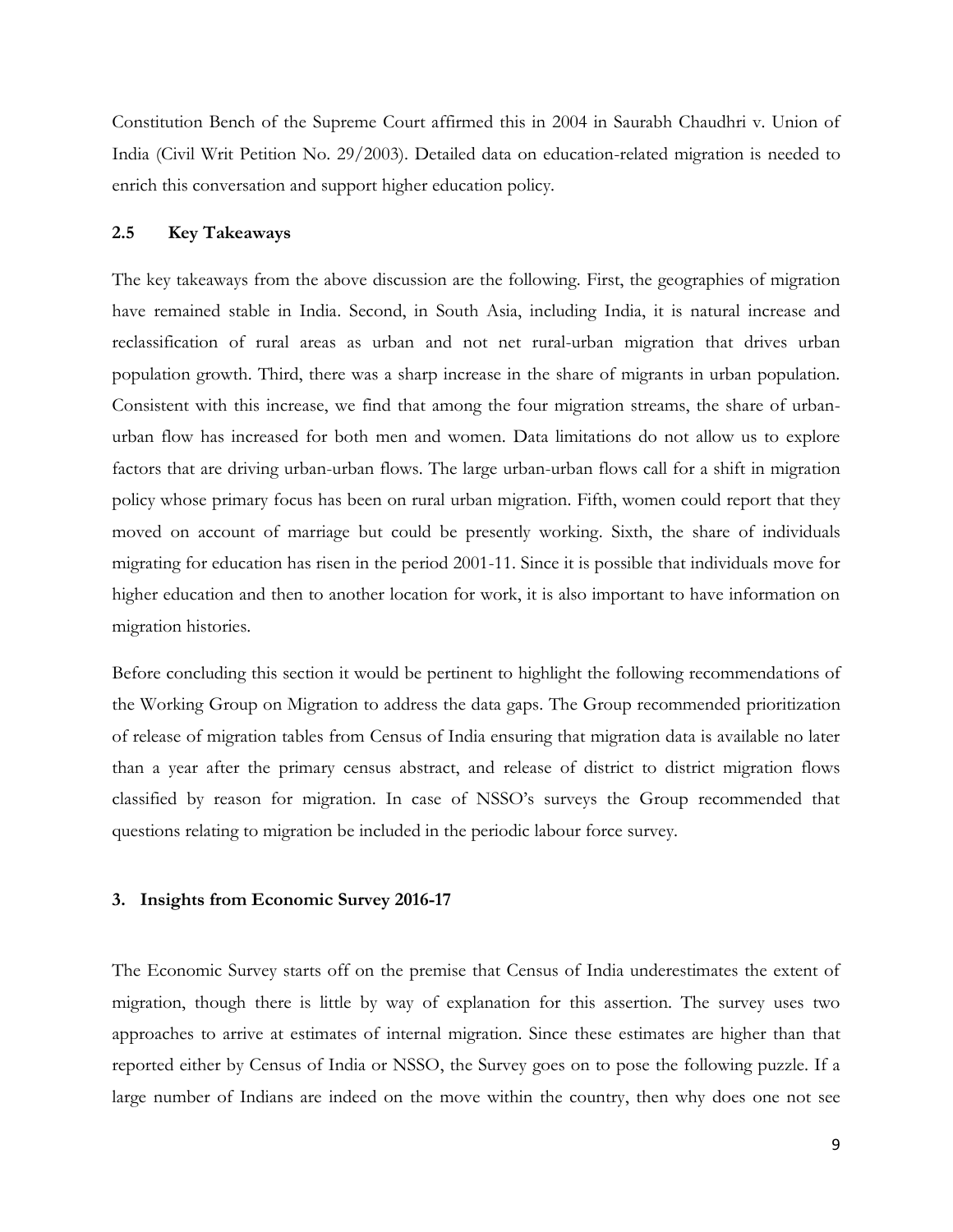convergence of incomes and consumption at the sub-national level? One plausible reason could be that what their measure captures is mobility and not necessarily migration related to work. While their approach does a fair job of identifying high in-migration and out-migration districts, their estimates are open to question.

#### **3.1 Age Cohort Method**

The first approach used by the authors of the Survey is what they call the Cohort based Migration Metric. The method is best understood by the following example. Suppose there are 100 people in the age group 10-19 years in a particular district in 2001. Assuming that no one dies and there is no in-migration or out-migration, the population of individuals in the age group 20-29 years in 2011 should be 100 in that district. Now suppose if we have a reasonable estimate of the mortality rate for this age group, we can then work out the projected population of those aged 20-29 years in this district for the year 2011. The difference between the actual and projected population for 2011 for this age group provides an estimate of migration for this age group. If the difference is positive (negative) then the district was witness to net in (out) migration for this age group. In order to arrive at an estimate for the whole population the authors multiply the estimate for the age group 20-29 by a factor of 5. The logic offered for this is that "as per Census 2001, the 20-29 age cohort formed a fifth of all migrants" (p. 269, GoI 2017a). The projected population for all age groups together in 2011 is now compared with the actual population as reported in 2011 for a district or a state. They estimated the out of state net migration between 2001 and 2011 to be at least 55 million<sup>2</sup>. The way this measure has been constructed it does not include intra-state migrants. And when they redo the exercise at the district level they estimate out of district net migration to be at least 80 million. This estimate misses out on the intra-district migrants. By construction the estimate of state net migration is a component of estimate of out of district net migration. The Survey presents the list of high out migration and high in migration districts. These appear consistent with what one would a priori expect.

#### **3.2 Sale of Unreserved Tickets**

l

The authors of the Economic Survey show ingenuity by creatively using data on sale of unreserved tickets which was made available to them by the Indian Railways. The authors aggregated the pair

<sup>2</sup> The Survey uses migration by workers and all individuals interchangeably thus creating confusion for the reader. A careful reading does suggest that what they eventually arrive at is the estimate of total migration between 2001 and 2011 and not that of workers alone.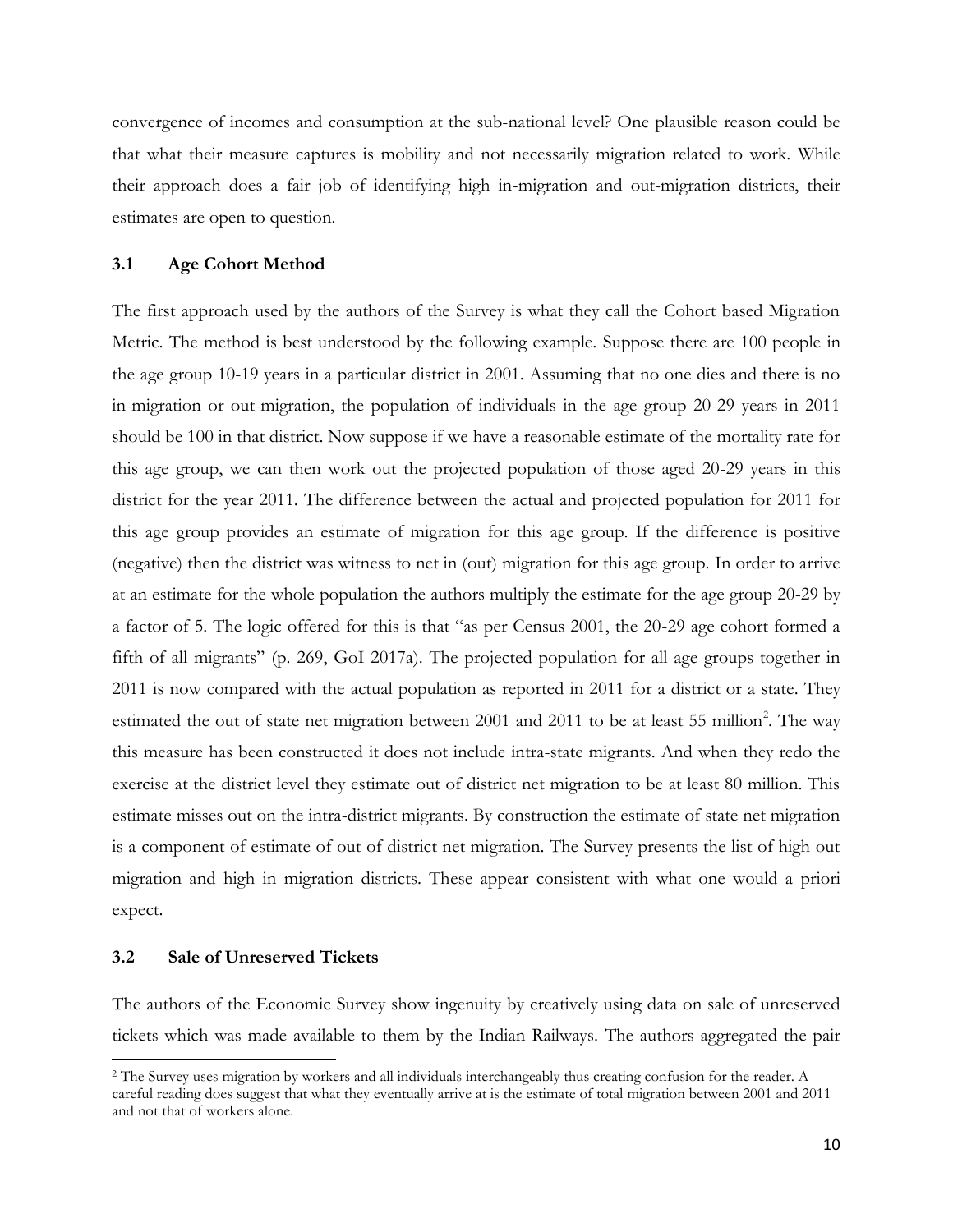wise sale of unreserved tickets between two stations that are at least 200 kilometers apart to arrive at district to district sale of unreserved tickets. They calculate annual net sale of tickets between two district pairs and this is advanced by the authors as a proxy for annual work-related migrant flow between district pairs. Based on this methodology, the Survey estimates that on an average 9 million individuals annually changed residence permanently on account of work annually since 2011-12. There is no disputing the fact that pairwise district estimates reflect mobility corridors which in turn should be inputs for planning future transport investments. The fact that the district wise patterns correlate well with associated factors or that the ranking of districts are consistent with other indicators cannot provide the basis for the assumption that these are estimates of work-related migration flows. One apparent problem with the estimate is their finding that the Delhi region absorbs more than half the nine million migrants. This is a red flag since it is unlikely that the National Capital Region of Delhi can absorb nearly 4.5 million individuals annually. The reservations about the estimates should not take the shine away from the exercise that has been attempted in the survey. Setting aside the issue of estimates for a moment, what needs to be appreciated is that the Survey has persuasively shown is that the railway data can be used to identify migration corridors or mobility corridors, an important input for transport planning.

#### **3.3 Strengths & Weaknesses**

The simplicity of the cohort based metric method is that it is based on an accounting identity. On the other hand, when information is canvassed from individuals during Census operations, they are asked if they had changed their place of residence. One advantage of the cohort method is that we do not have to worry about the veracity of answers by respondents to the questions on whether they changed their place of residence. Of course, we would need precise estimates of age group specific mortality rates. Once the RGI releases district level in and out migration tables it would be a simple exercise to contrast estimates based on the indirect method with the estimates based on responses to the questions in the Census of India. An obvious limitation of the cohort based approach is that we do not have estimates of in-migrants and out-migrants by source destination district pairs. Also, we do not have reasons for in-migration into a district and out-migration from a district.

In an ideal situation, the estimates of migration from Census of India and the indirect estimates based on the cohort method should be in the same ball park. The Census reports that a total of 139.1 million individuals migrated in the intercensal period 2001-11 (See Table 2). However,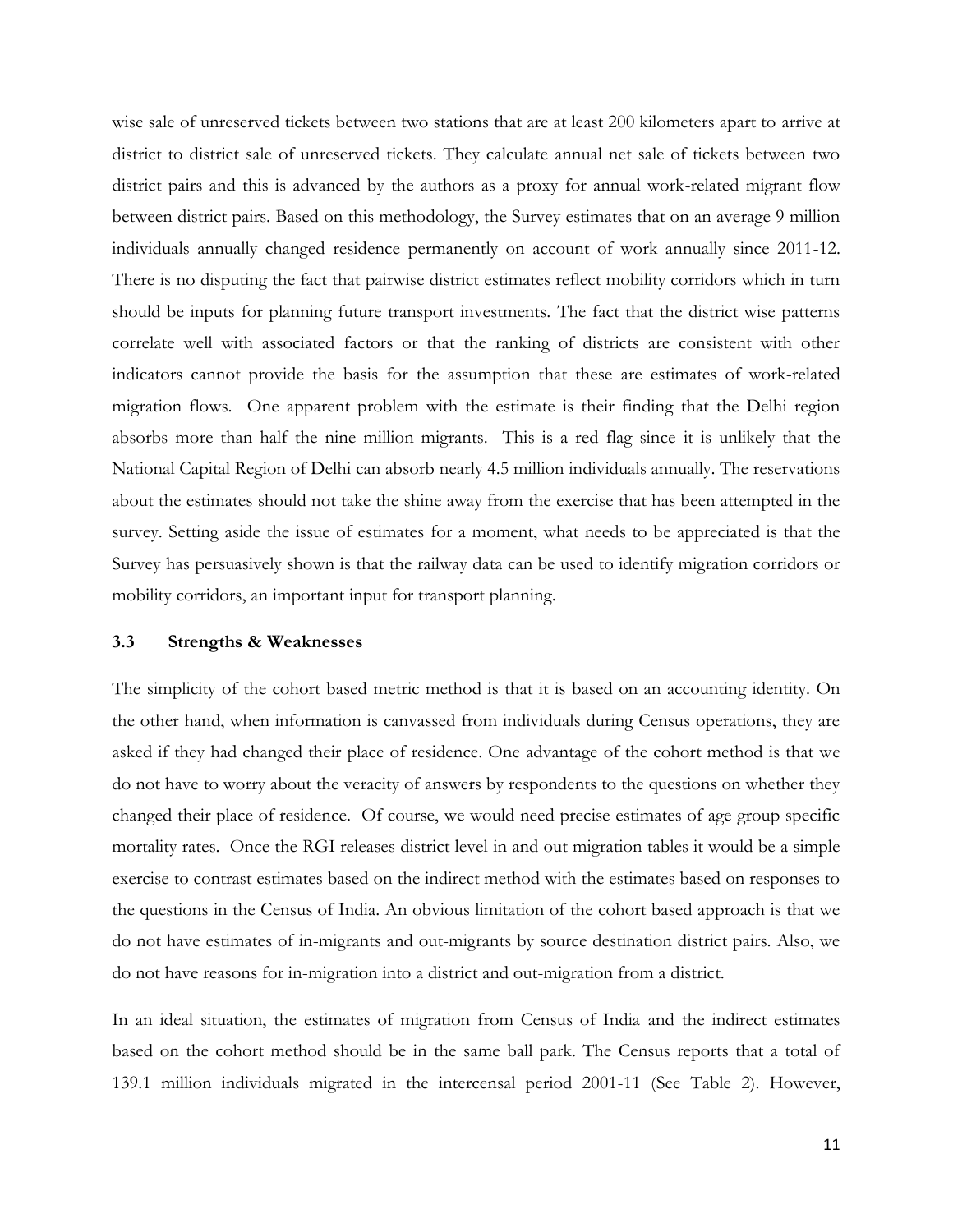estimates based on cohort based migration metric method are lower than the actual number of migrants as reported by Census of India. Could the difference be accounted for by the size of intra district migrants? We will need detailed tables to be released by RGI to answer this question.

|           | Table 5: Distribution of Migrants by Reason for Migration in Successive Intercensal Periods |                 |             |               |             |            |           |
|-----------|---------------------------------------------------------------------------------------------|-----------------|-------------|---------------|-------------|------------|-----------|
|           |                                                                                             |                 |             | Rural         |             |            |           |
| Period    | Employment                                                                                  | <b>Business</b> | Education   | Marriage      | Family      | Others     | Total     |
| 1981-1990 | 7.3(3.9)                                                                                    | 2.0(1.0)        | 3.0(1.6)    | 55.9 (29.7)   | 17.0(9.0)   | 14.7(7.8)  | 100(53)   |
| 1991-2000 | 9.1(5.6)                                                                                    | 0.7(0.4)        | 2.0(1.2)    | 57.0 (35.2)   | 21.8(13.5)  | 9.5(5.9)   | 100(61.8) |
| 2001-2010 | 6.1(5.4)                                                                                    | 0.4(0.3)        | 2.6(2.3)    | 52.1 $(46.0)$ | 28.3 (24.9) | 10.5(9.2)  | 100(88.1) |
|           |                                                                                             |                 |             | Urban         |             |            |           |
| Period    | Employment                                                                                  | <b>Business</b> | Education   | Marriage      | Family      | Others     |           |
| 1981-1990 | 20.8(6.0)                                                                                   | 4.2(1.2)        | 6.4(1.8)    | 24.7(7.1)     | 32.5(9.4)   | 11.5(3.3)  | 100(28.8) |
| 1991-2000 | 24.3(8.9)                                                                                   | 1.9(0.7)        | 4.6 $(1.7)$ | 21.6(7.9)     | 37.6 (13.7) | 10.0(3.6)  | 100(36.5) |
| 2001-2010 | 18.1(13.3)                                                                                  | 1.3(1.0)        | 3.9(2.8)    | 19.4(14.2)    | 43.1(31.5)  | 14.2(10.4) | 100(73.2) |
|           | Figures in parenthesis are the absolute numbers in millions                                 |                 |             |               |             |            |           |

Turning to the second approach, the survey starts off with an assumption that the use of 'net annual flows of unreserved passenger travel' is a valid proxy for work-related migrant flow. There is no proper justification provided for this assumption. The estimate that nearly 9 million individuals migrate for work related reasons every year is higher than any competing estimates. As per Census of India, in the period 1981-1990, 1991-2000 and 2001-2010, an estimated 9.9 million, 15.5 million and 18.7 million individuals respectively moved on account of work (Table 5). It is evident that the estimate based on railway data for the years after 2011 is higher by a multiple of 4.5 times. Also note that, while the number of individuals moving on account of work did increase but the importance of migration for work among the various reasons for migration declined.

To argue that 9 million of individuals changed their place of residence is incongruous with India's failure to create jobs. India's low employment elasticity of growth has been a recurring subject in Economic Surveys. The Economic survey 2012-13 asked the pointed question "where will good jobs come from?" Even the current 2016-17 Survey mentions that "creating jobs is India's central challenge". So it is surprising that the authors do not attempt to reconcile the apparent inconsistency between the lack of work opportunities and their argument that large number of individuals are migrating for work.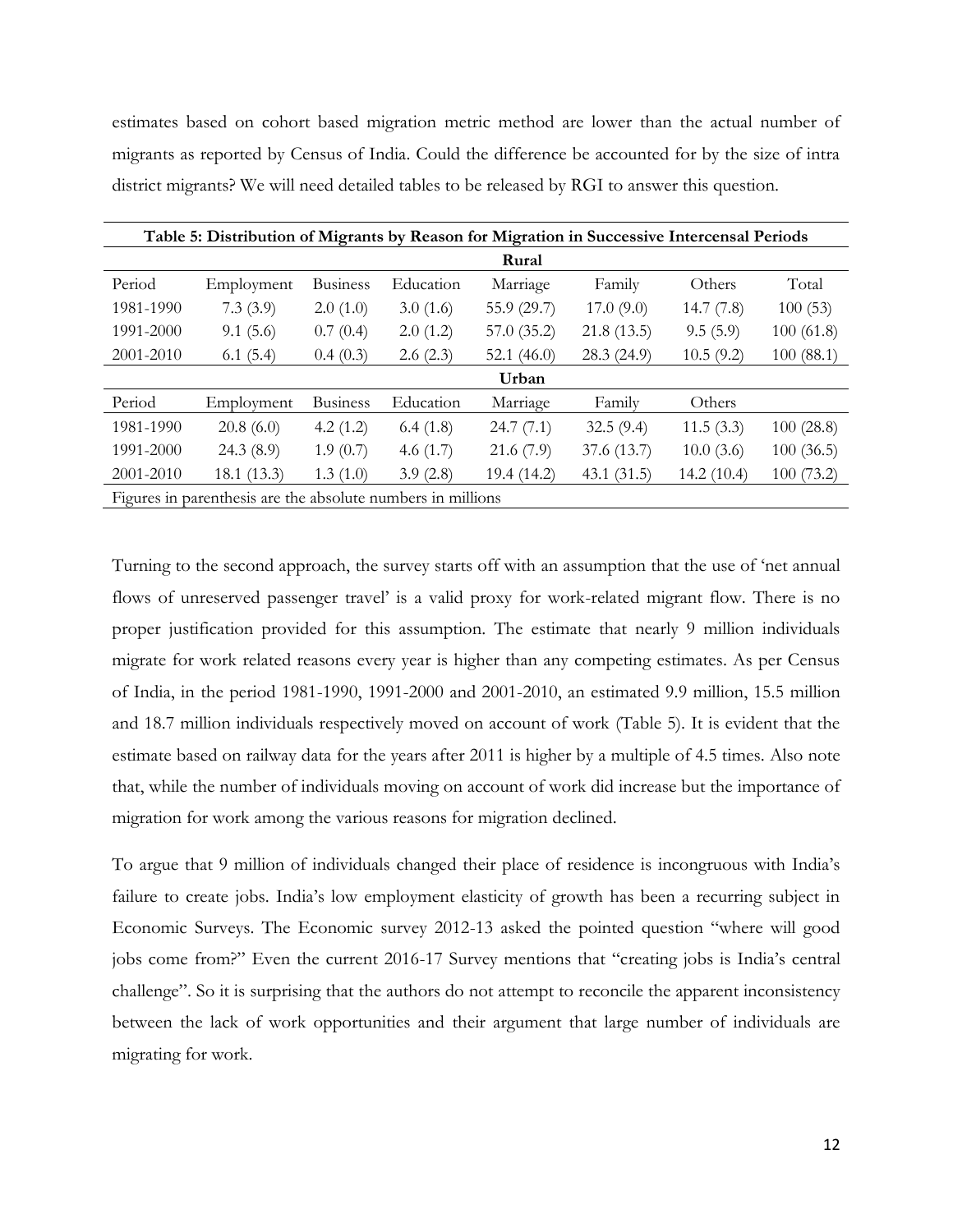In the Survey, there is a brief discussion on the twin issues of seasonal migration and daily commuting by workers. In the discussion that follows we establish that seasonal migration and commuting flows are sizable. They are comparable if not larger than estimates of permanent migration. Both these phenomena are driven by delocalization of jobs. Be it in terms of providing affordable mass rapid transit or in terms of emergence of split households, multi locational households, there is an urgent need for policies to react to these two fastest growing phenomenon in the last decade.

#### **4. Seasonal Migration and Commuting**

Indian labour markets are getting integrated because of seasonal migrants and daily commuters (Agrawal and Chandrasekhar (2016), Sharma and Chandrasekhar (2014)). While seasonal migration is driven by under employment during the course of the year, both migration and commuting are driven by delocalization of jobs. Akin to migration, unemployment rates and wage differentials are push and pull factors that affect commuting patterns.

#### **4.1 The Seasonal Migrants**

A short term or seasonal migrant is an individual who is considered a member of the household but periodically stays away for extended periods of time for reasons related to work. Based on NSSO's 2007-08 survey, a short term migrant is one who 'stayed away from the village/town for a period of 1 month or more but less than 6 months during the last 365 days for employment or in search of employment'. In subsequent surveys NSSO brought the minimum 30 day cut off to 15 days. In 2007-08 a total of 12.58 million short term migrants lived in rural India<sup>3</sup>. They constituted 1.7 percent of rural population and less than 0.5 percent of urban population. More recent estimates are available only for rural India. The estimates from NSSO's situation assessment survey of agricultural households 2013, suggests that 8.4 million short term migrants live in rural Indian agricultural households. This estimate does not include seasonal migrants from rural non-agricultural households. Based on NSSO's survey of land and livestock holdings 2013, we estimate that 10 million rural households had at least one short term migrant.

 $\overline{a}$ 

<sup>3</sup> See Agrawal and Chandrasekhar (2016).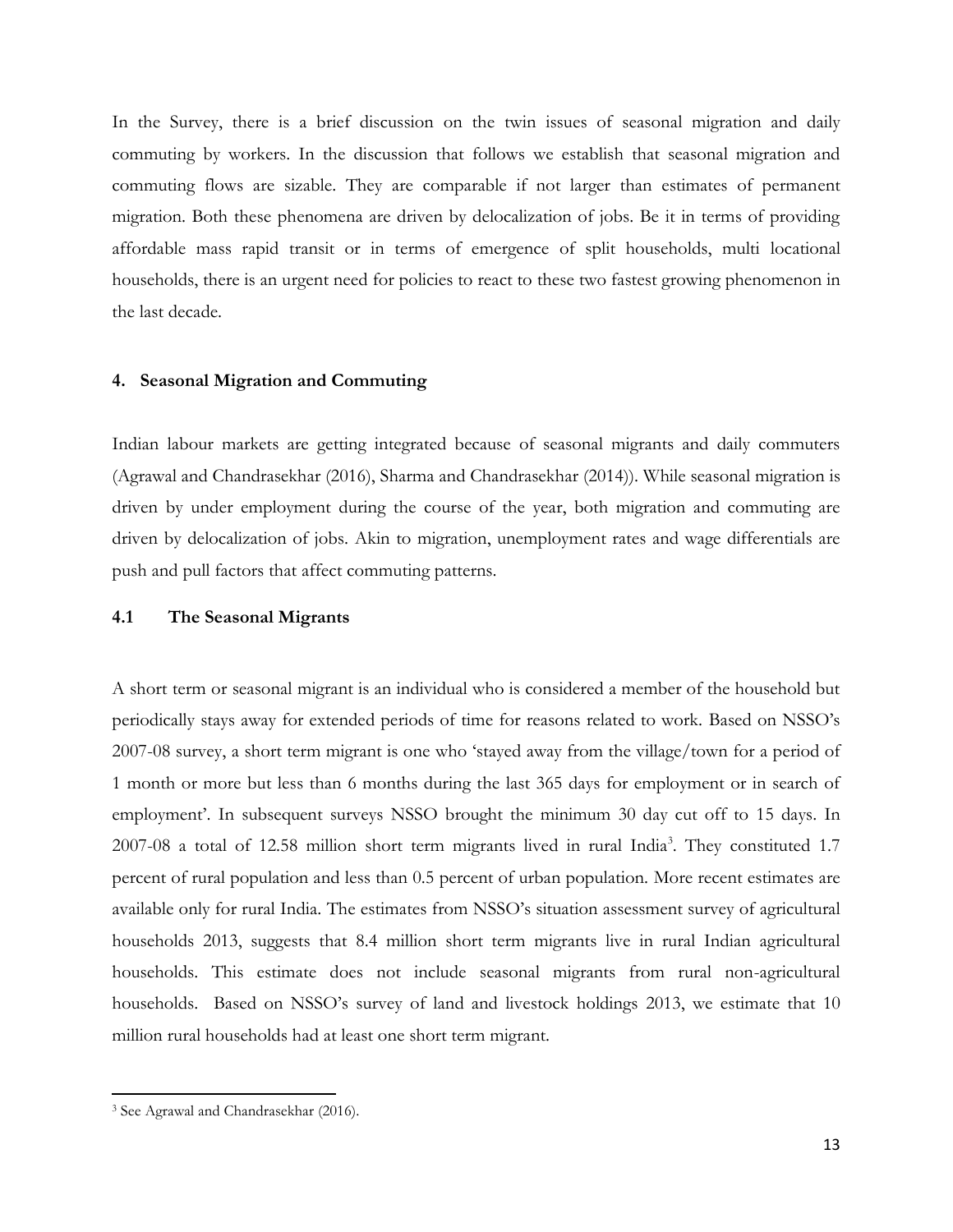#### **4.2 The Growth in Daily Commuters**

An emerging literature in the Indian context focusses on the workforce that resides in rural areas and commutes to urban areas and vice versa. For those workers engaged in non-agricultural activities, NSSO's survey of employment and unemployment has information on place of residence (rural, urban) and workplace (rural, urban, no fixed place) of workers. In 2011-12, a total number of 8.74 million workers not engaged in agriculture commuted from rural to urban areas for work, while 3.65 million workers commuted from urban to rural areas. In total, 12.39 million nonagricultural workers commuted between rural and urban areas, in one direction or the other. In addition, 3.87 million and 7.46 million rural and urban workers reported not having a fixed place of work. Thus nearly 24 million workers could be classified as commuting workers including those without a fixed place of work. This estimate is on the lower side since it does not include those who commute between cities or between villages.

It is important to note here that it was indeed possible to have a precise estimate of number of workers who commuted between villages and cities based on NSSO's 50<sup>th</sup> round (1993-94) survey of employment and unemployment. This survey canvassed information on how far the individual travelled within the same village / town (less than 5 kms, 5-20 kms, 20 kms and above) or distance travelled to another village / town (less than 5 kms, 5-20 kms, 20 kms and above). However, for reasons unknown, recent surveys of NSSO do not have this information.

The fact that a large number of workers commute significant distances for work is evident from other data sources too. For the first time, Census of India 2011, released information on distance travelled by over 156.7 million men and 43.7 million women who could be classified as other workers (i.e. those who are cultivators, agricultural labourers or engaged in household industry). There are differences across men and women in distance travelled for work (Figure 1). Women are more likely to report that they do not travel.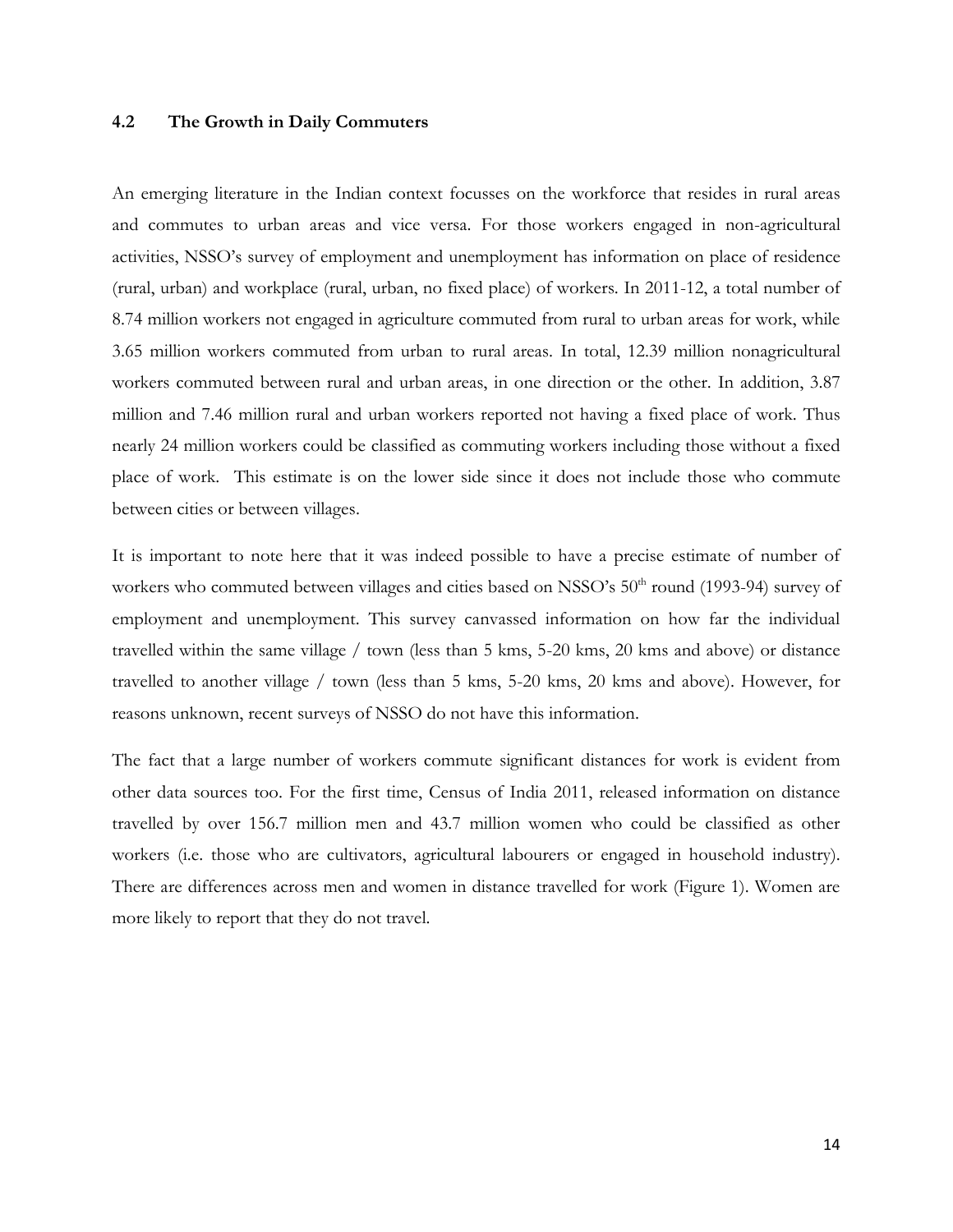

**Figure 1: Distribution of Distance Travelled by Men and Women Classified as Other Workers**

On the one hand nearly 93 million workers either report not having to travel for work or commute less than 1 kilometer. On the other hand nearly 31 million individuals travel at least 11 kilometers for work. Needless to say, there are differences in distance travelled and use of motorized and nonmotorized transport across rural and urban areas and also across the districts.

In light of the sizable number of individuals who commute for work, it would be of interest to use data on season tickets sold by Indian railways and also reserved and unreserved tickets sold for distances less than 50 kilometers. Data should also be collected from the state transport corporations and transport services run by municipal corporations to identify the mobility corridors ranked by the number of commuters. A mapping of transport corridors would also help identify areas that need investment in order to promote last mile connectivity, for instance. The collection of gender disaggregated transportation data is specifically useful to inform mobility planning that could lead to inclusive transport solutions. This could positively impact women's safety as well as women's workforce participation, which is an economic imperative for India through innovative policies. The Draft National Policy for Women 2016, for instance, envisages the strengthening of public transport and the 'promotion of women transport professionals' (GoI, 2016). Recent reports in the media suggest that the GoI is considering provision of transport services run by women's self-help groups in regions lacking connectivity. A final point is that large transport investments are taking place for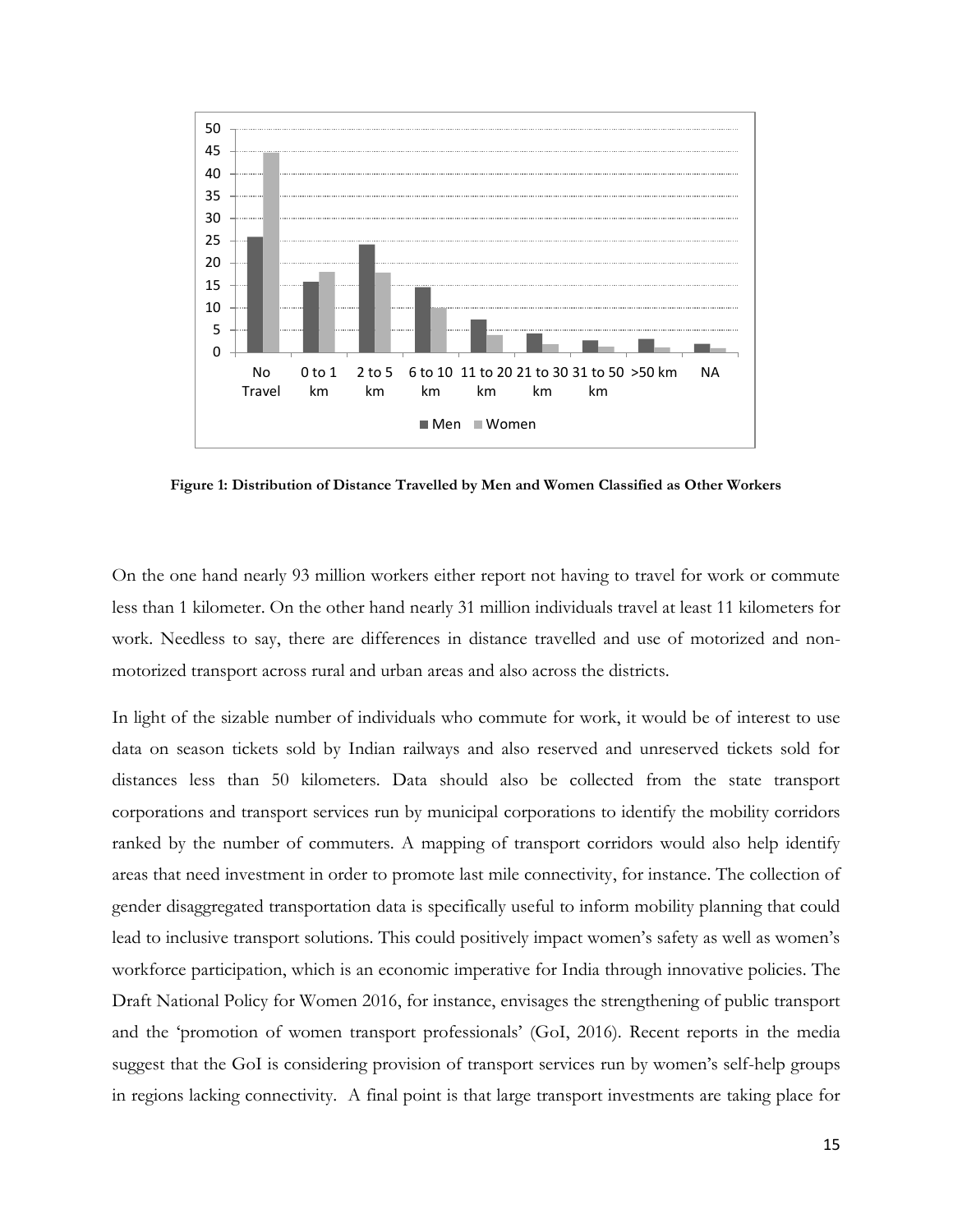improving intra city and inter- city connectivity. The strength of rural-urban linkages is evident from daily movement of workers. Hence, it is important to undertake rural and urban planning within an integrated framework.

#### **5. Towards data-driven policy**

Policy interventions for those individuals who change locations permanently, i.e. permanent migrants, will be very different from those who move seasonally, or for the short term.

Given that the geographies of migration have remained stable in India, receiving states are in a position to evolve specific policies to cater to migrants. More specifically, the increasing importance of urban-urban migration stream demonstrates that cities are more central in labour migration pathways than before. Cities need to work towards improved urban planning and management, increased supply of affordable housing especially rental housing, extension of basic services to informal settlements where low-income migrants might be concentrated, improvements in public transport especially infrastructure for pedestrians and cyclists, and the political inclusion of migrants. Important programmes where portability becomes important are access to public distribution system, health insurance, and admission of children to schools. Improved access to formal banking channels and reducing the costs of remittances also become important. Given the consolidation of migration towards urban areas, skilling and livelihood initiatives like Skill India and National Rural Livelihood Mission currently operational in rural India also need to be freshly strategized. Multiple studies have shown that construction industry is the single most absorber of both interstate and intrastate seasonal migrant workers. State governments need to streamline processes and act with a sense of urgency to deliver benefits accruing to these workers under the ambit of Building and Other Construction Workers (Regulation of Employment and Conditions of Services) Act, 1996 and Building and Other Construction Workers Welfare Cess Act, 1996 (See Roy et al 2017 for a discussion).

Despite the growing importance of seasonal migrants, there is an absence of a comprehensive policy framework for addressing this issue. India needs such a policy especially because short term migrants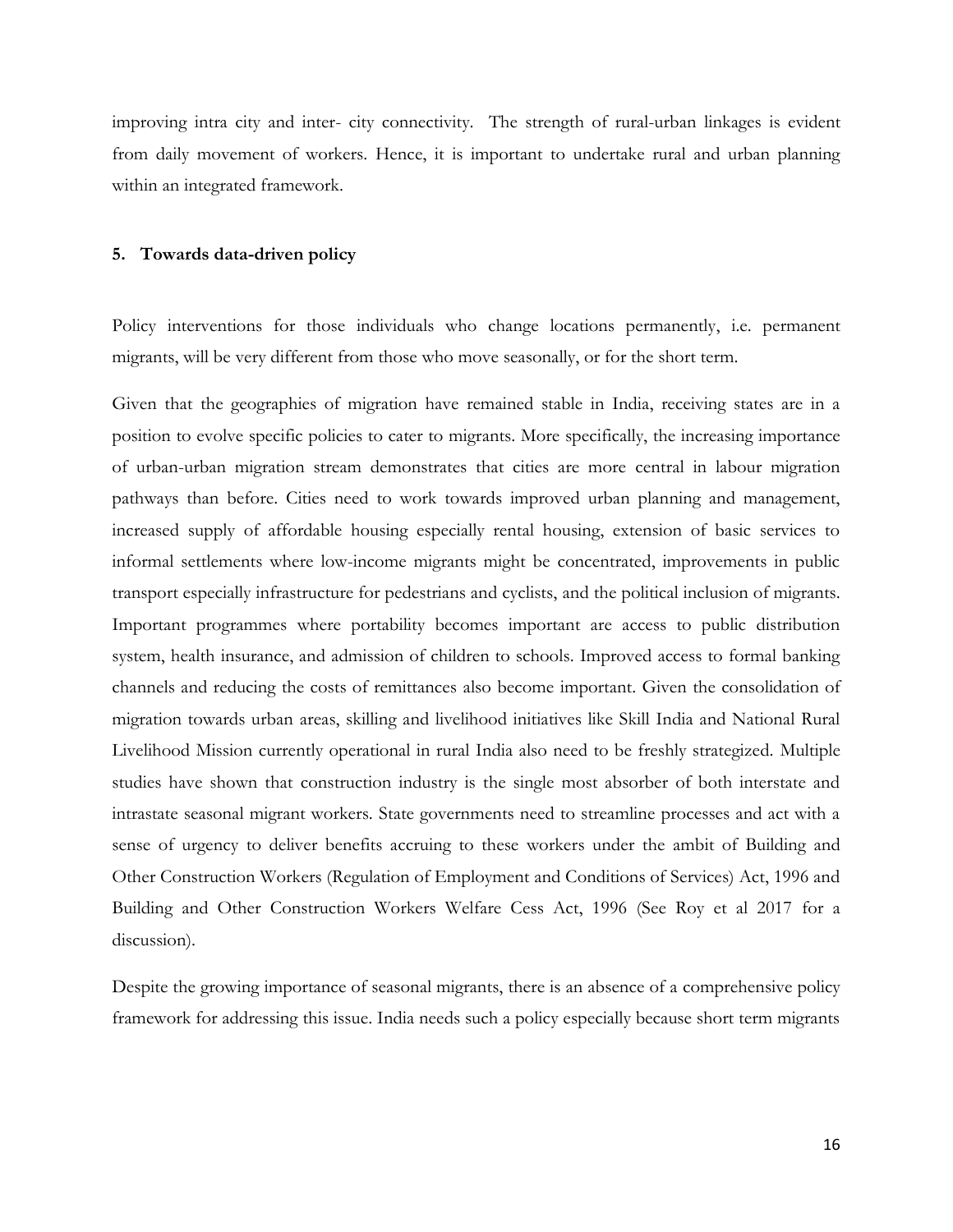are more likely to be from poorer households<sup>4</sup>. Detailed data on source-destination pairs, for instance, can help resolve portability of the ration card, permitting migrants to use the public distribution system in both locations. Currently, this is not being implemented even within states. However, bilateral inter-State agreements<sup>5</sup> have been piloted to resolve portability issues for interstate migrants as well. In the case of children migrating with their parents, it is important to ensure that they can easily get a transfer certificate from the school at their source and get admitted to the school at the destination. Seasonal migration leads to split households or multi locational households. For instance, it is possible that only the children are left behind. In order to care for children who are left behind while their parents migrate for a short period of time, certain state governments including Odisha<sup>6</sup> have enunciated policies and made budgetary provisions for running hostels<sup>7</sup> for let behind children. In case of single male out migration, there is enough evidence to suggest that it impacts left behind women disproportionately (Mueller et al. 2015). Estimates from NSSO's Situation Assessment Survey of Agricultural Households 2013, reveal that in households with a short-term migrant, among women reporting domestic duties as their usual principal status, 86 per cent report undertaking unpaid work as their subsidiary status. This confirms the view that women from households with a short term migrant assume a larger set of roles.

#### **6. Developing Leading Indicators of Migration**

 $\overline{a}$ 

If we need periodic data relating to different aspects of mobility it becomes important to make sense of structured and unstructured data available from different sources. Given the existence of useful data in the official system, we ask the question whether they can be translated into information or

<sup>4</sup> In rural India, the share of short term migrants in the bottom 10 percent of the distribution of monthly per capita consumption (MPCE) was 4.5 percent and it declined to 1.4 percent in the top 10 percent of the MPCE distribution (GoI 2010). Chandrasekhar et al (2015) find that MPCE and MPCE on food is lower in households with a short term migrant as compared to households without a short term migrant. Data from NSSO's 2013 survey of agricultural households reveals that households with a short term migrant are likely to be at the bottom end of the income distribution.

<sup>5</sup> For example, a 2012 Memorandum of Understanding between Andhra Pradesh (erstwhile) and Odisha sought to improve the living and working conditions of brick kiln workers in Andhra Pradesh through inter-state coordination mechanisms.

<sup>6</sup> Source[: http://oscpcr.nic.in/sites/default/files/pdf/Seasonal%20Hostel%20Recommendations%20%281%29.pdf](http://oscpcr.nic.in/sites/default/files/pdf/Seasonal%20Hostel%20Recommendations%20%281%29.pdf)

<sup>7</sup> Among the issues identified by the Odisha State Commission for Protection of Child Rights in the context of setting up of seasonal hostel for migrant children are the following: identification of migrant children prior to setting up of seasonal hostels, location of hostel would be subject to the minimum number of eligible children in a village or cluster of villages, universal coverage, prescription of standard care practices at the hostels, clarity on number of months the hostels operate including guidelines for admitting children and to whom the child will be handed over when hostels are closed.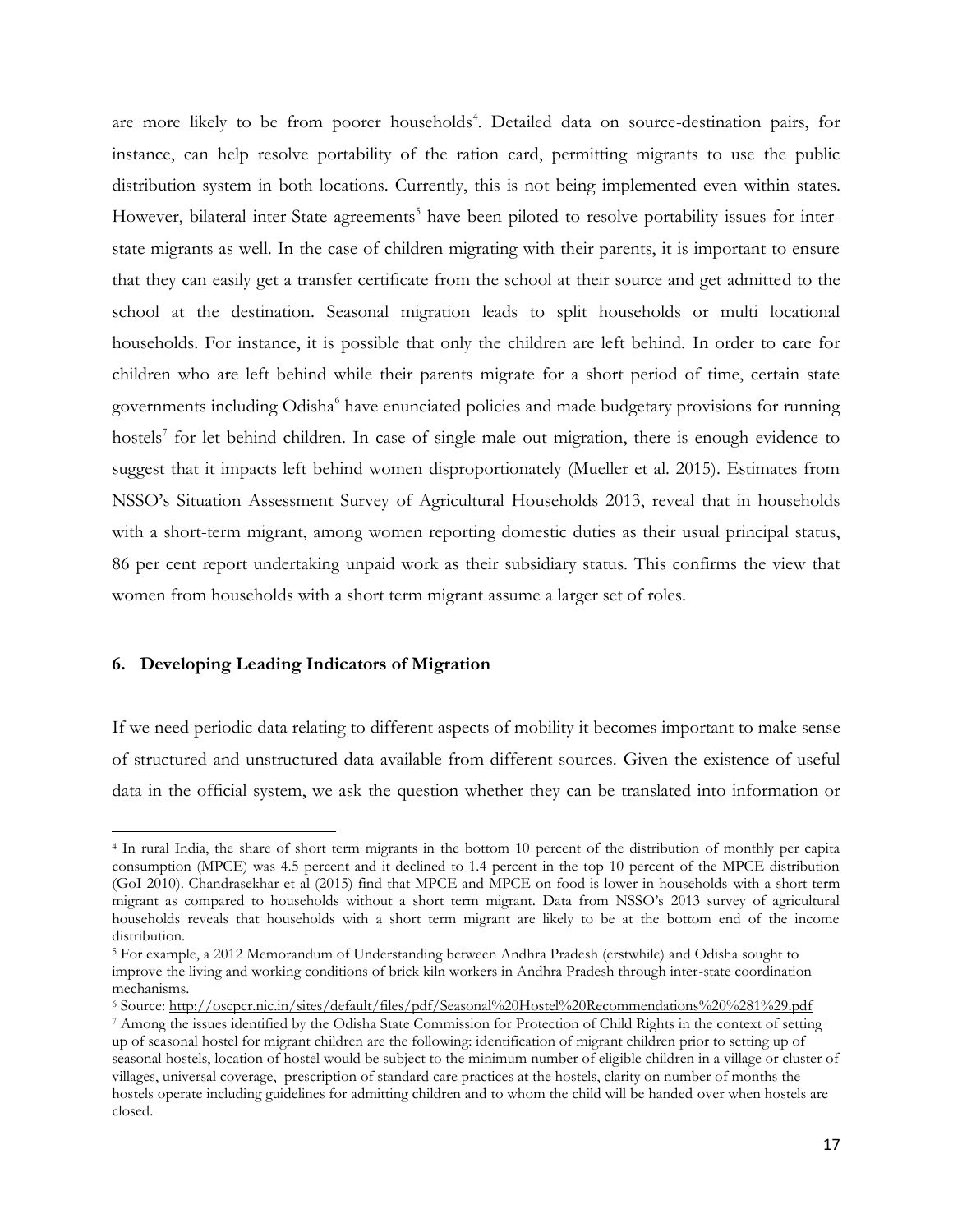knowledge,. However, while offering these ideas we are cognizant that protection of privacy is a challenge. The government is already in the eye of a storm with privacy concerns over Aadhaar, so we acknowledge that this is a sensitive space for India. The regulatory architecture for agreements between agencies as well as for protection of privacy is a foundational need if we are to leverage administrative, communications and financial data for the purposes of knowledge building and policymaking.

First, there is a wealth of administrative data within the government system that could be leveraged. For instance, benefits under the Rashtriya Swasthya Bima Yojana (RSBY) are already portable. A migrating individual can also delink RSBY benefits from the household. Tracking the use of RSBY facilities by individuals from varying locations is one way to track mobility. In the future, this can also be done with ration cards when portability is enabled for public distribution system. Despite controversies and contestations, the government is already moving ahead with the idea of linking financial transactions like banking services and the use of social services including education and health with Aadhaar. One of the main benefits it sees is the ability to use big data to drive monitoring and evaluation as well as plan outlays and investments. With government databases now largely digital, it is straight forward to track a number of indicators from a variety of sources like birth registration, school enrollment, vocational and skills training, university admissions, and job placements by skilling organisations affiliated with the National Skill Mission. Additionally, a growing network of migrant resource centres operational at panchayat level at source maintains records about out-migrants. These too can be leveraged to concentrate efforts on education, housing and benefits from public distribution system at destination.

Extending the methodology used by the Economic Survey, ticket sales data from buses operating on state road transport departments can add to our understanding on mobility between specific locations. Given that traditional datasets already show an increase in commuter migration, tracking ticket sales on routes where daily commuting is common would especially sharpen insights on the volume and frequencies of movements along major commuting corridors. Of course, data from private players who do not keep formal track of tickets would be difficult to track. We do recognise that without methodological adjustments, such data is best utilized to plan for mobility and affiliated infrastructure within and among cities and regions rather than to extrapolate it to understand broader migration patterns. The practice of urban and territorial planning is greatly improved when data has spatial attributes. For instance, the Landscan Dataset developed by the Oak Ridge National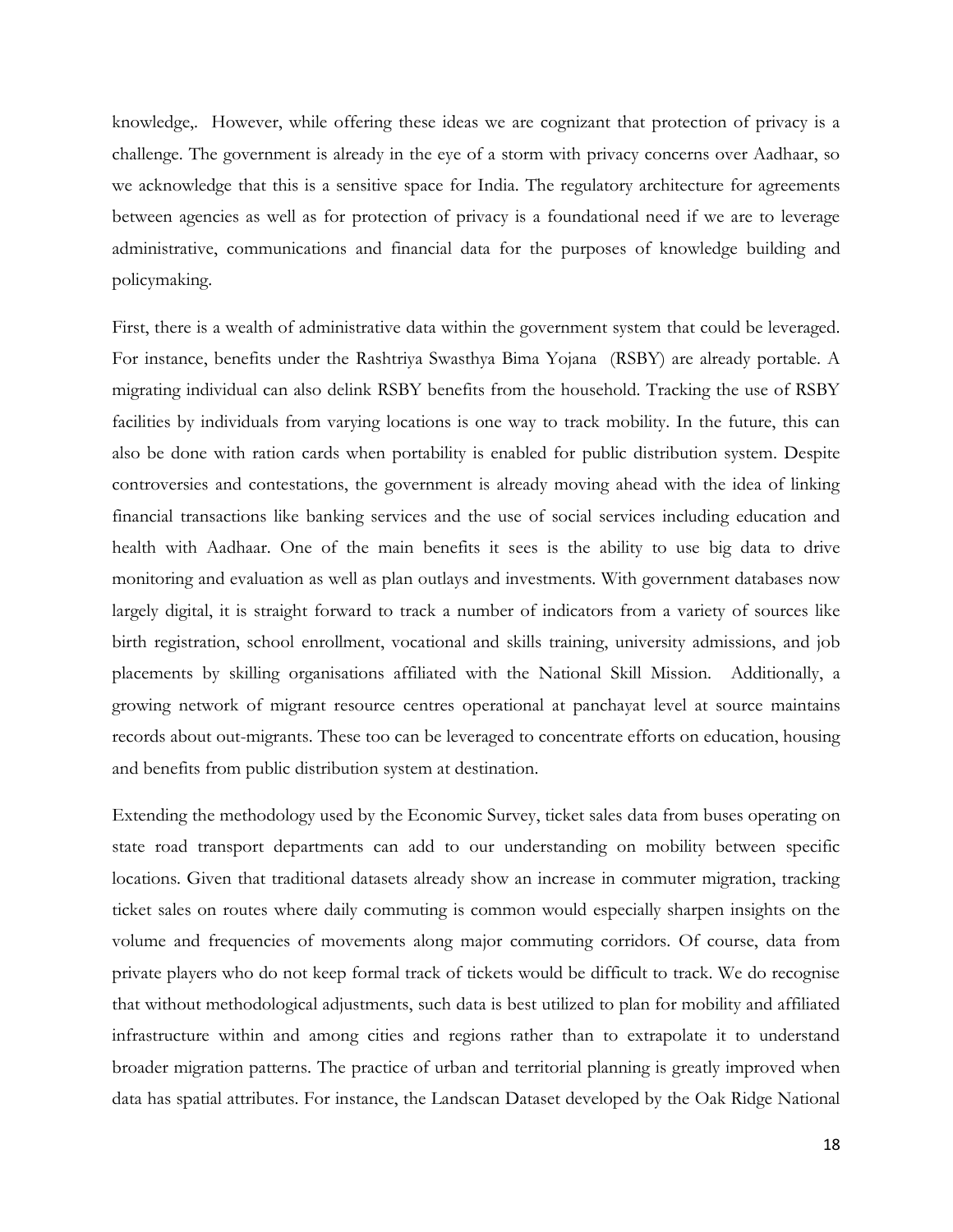Laboratory is a spatial dataset of global population distribution that measures the distribution and dynamics of population with a spatial resolution using 1 km grids. The dataset goes beyond the addition of locational attributes to aspatial data, redistributing census data as per likelihood coefficients calculated from a variety of control variables like landcover, slope, transportation network, and nighttime lights. The ability to record day-to-day movements of ambient populations recorded in 24-hour averages can be used to measure floating populations at sub-national levels, commuter migration and other diurnal movements, capture settlement level granular data as well forced migration resulting from natural hazards and development related displacement.

Big data experts see much potential in leveraging digital trails left by users of credit cards, the use of websites and even social media uploads<sup>8</sup>. With digital transactions spiking in the wake of demonetization in November 2016, India has also begun to seriously look at tracking digital footprints of the financial transactions of individuals e.g. in improving tax collections, but it might be too early to gauge progress on this.

Another type of data that is being leveraged already by fintech firms in India to assess creditworthiness of customers is mobile usage data. Service providers already collect mobile usage data on a continuous basis, but the potential of anonymized mobile phone data is rarely leveraged. Deville etal (2014) demonstrated the creation of spatially and temporally explicit estimations of population densities using anonymised and aggregated mobile phone data in France and Portugal. More significantly, the study demonstrates that mobile phone data can help produce maps of human population changes over multiple timescales, almost in real time. The significance of these methods for migration data can hardly be overlooked; however several experts have expressed concerns over the privacy of such data (de Montjoye et al 2013). These need to be addressed perhaps through a mediated use that only collects aggregate mobile phone tower data and avoids tracking calls and SMS' from individual mobile phones. To explore the application of such methods in India, we would need an appropriate regulatory intervention to create the right partnership between governments and mobile phone companies and protect privacy. More importantly, from a methodological perspective, we will need to adjust for uneven distribution of communications infrastructure, income inequalities that skew mobile phone usage and other cultural factors.

 $\overline{\phantom{a}}$ 

<sup>8</sup> Tracking social media usage of tourist arrivals as opposed to traditional methods like feedback forms, for instance, has been used in Austria to inform tourism planning including forecasting and estimation (Koerbitz etal 2013).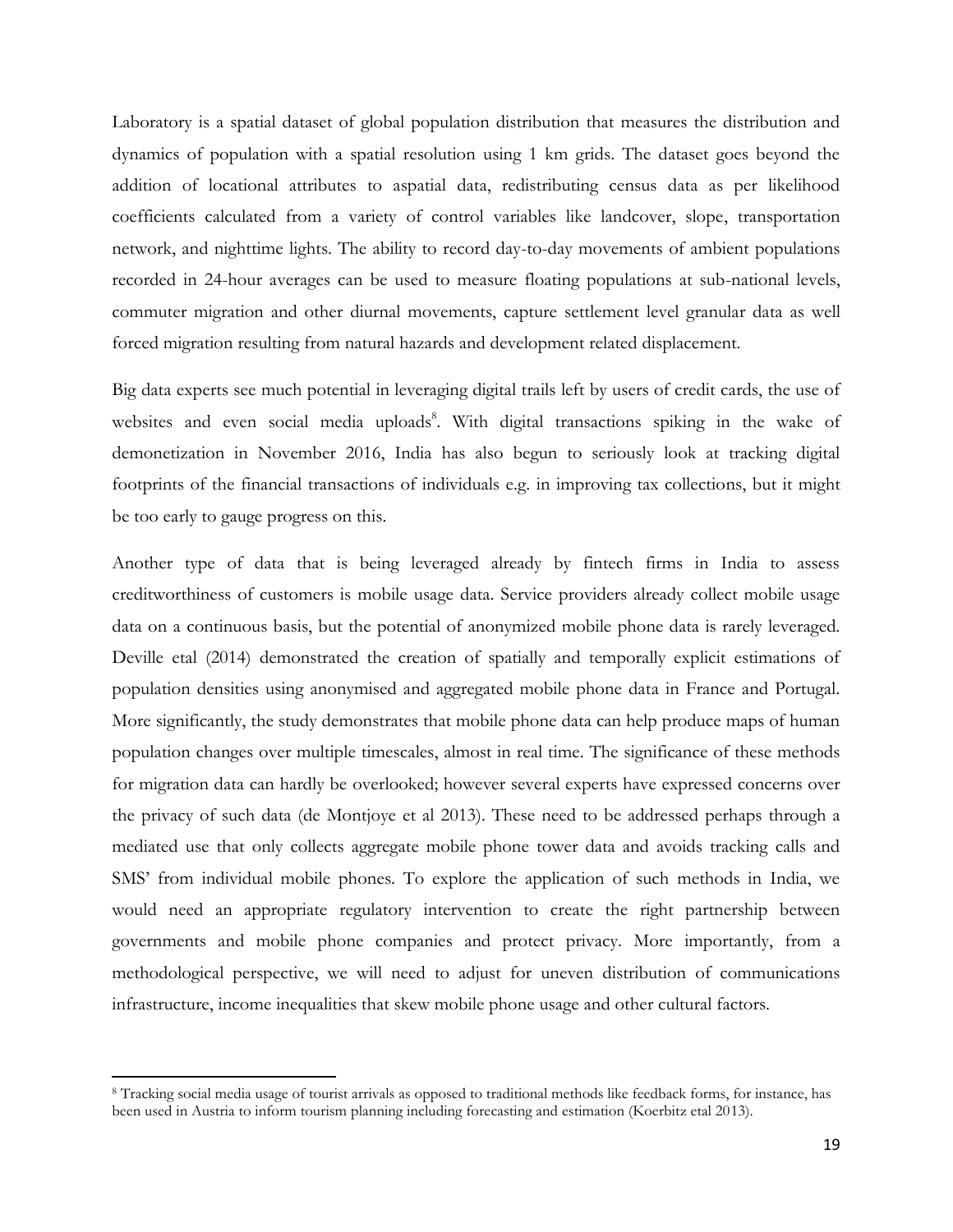#### **7. Way Forward**

Keeping in mind the imperative that India needs to plan better for mobility, we highlight some pressing questions and issues for future research. First, whether it be commuting or migration, at a conceptual level it would make sense for us to move beyond the dichotomous framework of focusing on rural and urban. Would it be more appropriate to focus on characterizing districts by the nature and extent of rurality as reflected by the employment patterns, composition of output and how interlinked the settlements are with other settlements in the same district and other districts? Different districts of India are at various stages of development. Some districts are in the pre-urban stage where the quality of intra and inter district transportation is low while the larger urban agglomerations are seeking to develop mass and efficient transportation in order to promote deeper inter-regional integration<sup>9</sup>. Second, how do we strengthen the database?. Beyond the recommendations of the Working Group on Migration mentioned earlier, we need to think about how to triangulate data from different sources to better understand the emerging patterns on mobility. Third, the RGI needs to release comparable data on district to district migration flows based on Census of India 2001 and 2011 to enable an understanding of migration patterns over time, into city districts and urban agglomerations on one hand and other cities and towns on the other. These steps are critical to smoothen the structural transformation, in which 'Indians on the move' are sure to play a significant role. Forging ahead to set up robust and innovative data repositories is the key to improved social welfare architecture and urban planning and management, both key aspects in integrating migrant workers.

 $\overline{a}$ 

<sup>9</sup> See Parr and Jones (1983) for typology.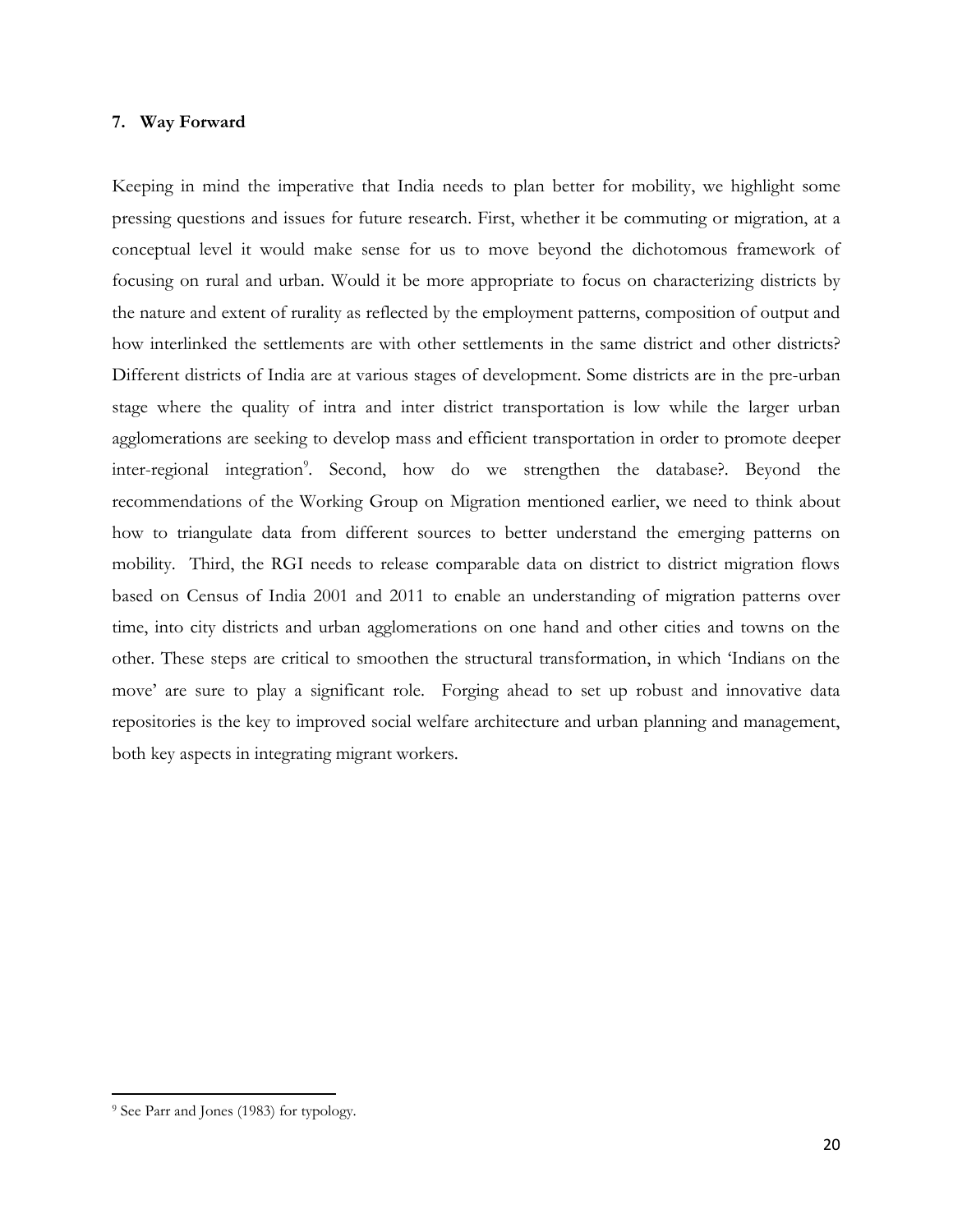#### **8. References**

Agrawal Tushar, S. Chandrasekhar (2016) Labour Market Outcomes of Itinerant Workers in Rural India, Journal of International Development, Volume 28, Issue 8, November 2016, Pages 1251– 1271

Chandrasekhar S, Mousumi Das & Ajay Sharma (2015) Short-term Migration and Consumption Expenditure of Households in Rural India, Oxford Development Studies, 43:1, Pages 105-122

De Montjoye Yves-Alexandre, Cesar A Hidalgo, Michel Verleyson, Vincent D Blondel (2013), *Unique in the Crowd: The privacy bounds of human mobility.* Nature Journal's Scientific Reports 3, Article number: 1376 (2013) doi:10.1038/srep01376

Deville, P., Linard, C., Martin, S., Gilbert, M., Stevens, F. R., Gaughan, A. E., … Tatem, A. J. (2014). Dynamic population mapping using mobile phone data. Proceedings of the National Academy of Sciences, 111(45), 15888–15893. http://doi.org/10.1073/pnas.1408439111

Government of India (2010) Migration in India 2007-2008, NSS Report No. 533 (64/10.2/2), National Sample Survey Office Ministry of Statistics & Programme Implementation Government of India June 2010

Government of India (2017a) Economic Survey 2016-17, January 2017, Ministry of Finance Department of Economic Affairs Economic Division

Government of India (2017b) Report of the Working Group on Migration, January 2017, Ministry of Housing and Urban Poverty Alleviation, Government of India

Koerbitz W., Önder I., Hubmann-Haidvogel A.C. (2013) Identifying Tourist Dispersion in Austria by Digital Footprints. In: Cantoni L., Xiang Z. (eds) Information and Communication Technologies in Tourism 2013. Springer, Berlin, Heidelberg

Kundu A and L R Saraswati (2012) Migration and Exclusionary Urbanisation in India, Economic & Political Weekly, 47 (26) (2012), Pages 219–227

Mueller, Valerie, Chiara Kovarik, Kathryn Sproule, Agnes Quisumbing (2015), "Migration, Gender, and Farming Systems in Asia", IFPRI Discussion Paper 01458.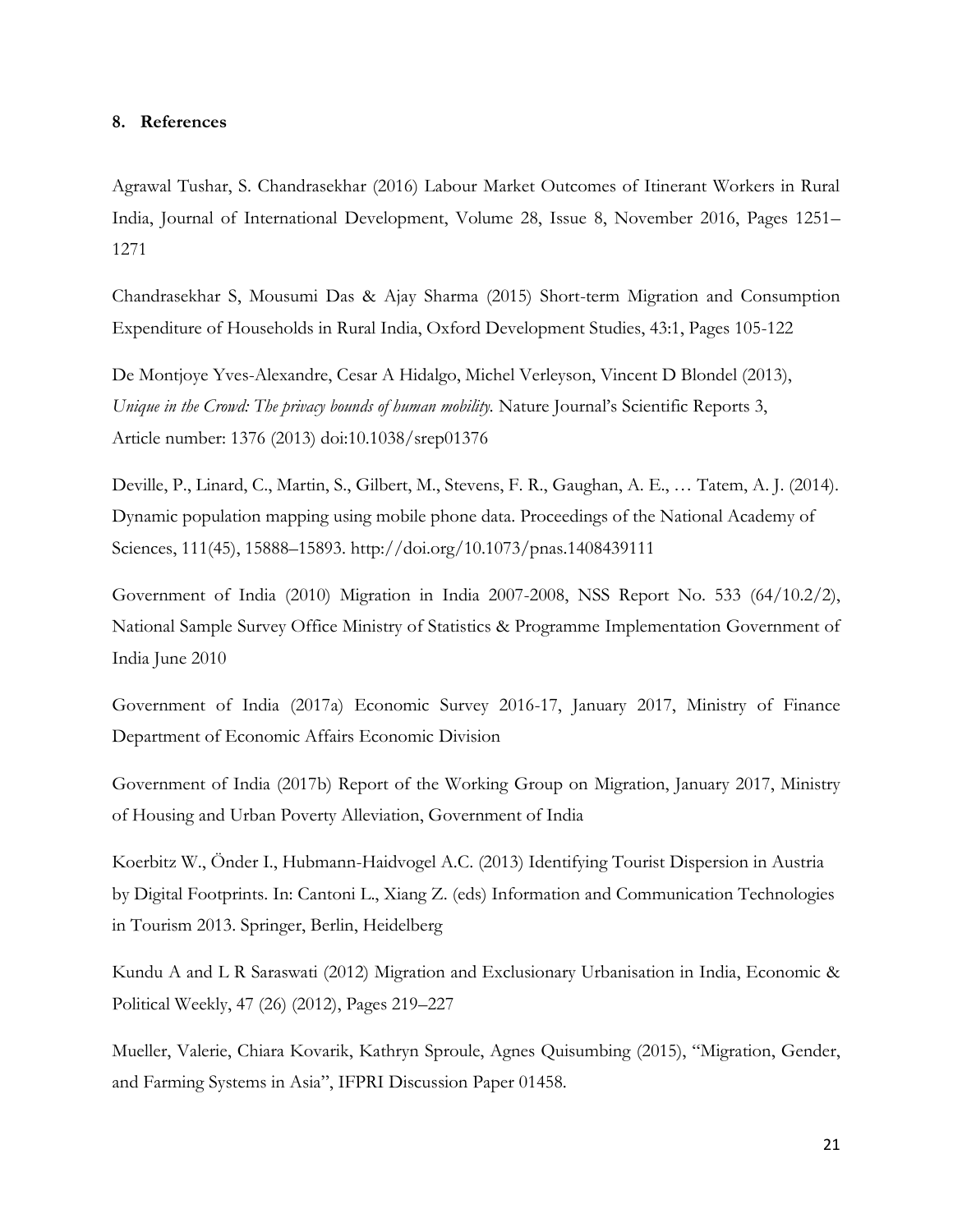Parr, John B., and Colon Jones (1983). City Size Distributions and Urban Density Functions: Some Interrelationships, Journal of Regional Science, 23 (3), Pages 283-307.

Pradhan K C (2013) Unacknowledged Urbanisation: New Census Towns of India, Economic & Political Weekly, 48 (36) (2013), Pages 43-51

Roy Shamindra Nath, Manish, Mukta Naik (2017) Migrants in Construction Work: Evaluating their Welfare Framework, Policy Brief - Centre for Policy Research, New Delhi, India

Sharma Ajay and S Chandrasekhar (2014) Growth of the Urban Shadow, Spatial Distribution of Economic Activities, and Commuting by Workers in Rural and Urban, World Development, Volume 61, Pages 154-166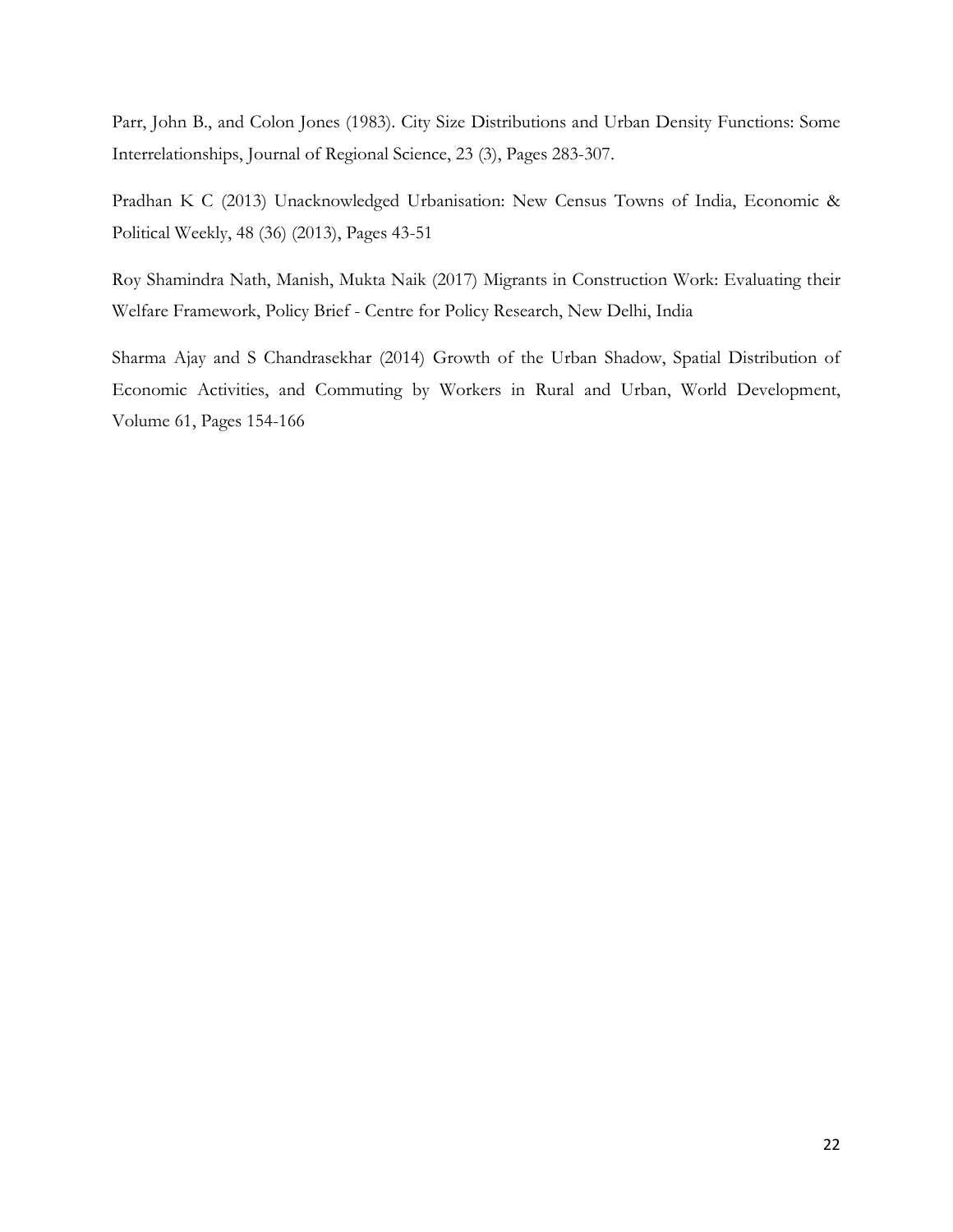## **9. Appendix Tables**

|                           | Appendix Table A1: Share of Migrants in Rural and Urban Population |       |       |       |       |       |        |       |       |  |  |
|---------------------------|--------------------------------------------------------------------|-------|-------|-------|-------|-------|--------|-------|-------|--|--|
|                           |                                                                    | 1991  |       |       | 2001  |       |        | 2011  |       |  |  |
| State                     | Rural                                                              | Urban | Total | Rural | Urban | Total | Rural  | Urban | Total |  |  |
| Jammu & Kashmir           |                                                                    |       |       | 15.6  | 24.4  | 17.8  | 20.3   | 28.7  | 22.6  |  |  |
| Himachal Pradesh          | 33.4                                                               | 59.0  | 35.6  | 33.5  | 59.7  | 36.1  | 38.4   | 68.1  | 41.3  |  |  |
| Punjab                    | 31.9                                                               | 40.1  | 34.3  | 34.4  | 44.2  | 37.7  | 43.8   | 57.5  | 48.9  |  |  |
| Chandigarh                | 64.5                                                               | 62.9  | 63.1  | 67.2  | 64.0  | 64.3  | 69.8   | 67.0  | 67.1  |  |  |
| Uttaranchal               |                                                                    |       |       | 33.1  | 45.0  | 36.2  | 39.0   | 56.1  | 44.2  |  |  |
| Haryana                   | 27.4                                                               | 43.6  | 31.4  | 31.0  | 47.7  | 35.8  | 33.3   | 60.2  | 42.7  |  |  |
| Delhi                     | 43.4                                                               | 39.1  | 39.5  | 48.0  | 43.1  | 43.4  | 43.8   | 45.7  | 45.7  |  |  |
| Rajasthan                 | 28.4                                                               | 30.1  | 28.8  | 29.2  | 28.4  | 29.0  | 30.8   | 37.5  | 32.5  |  |  |
| Uttar Pradesh             | 21.2                                                               | 22.4  | 21.4  | 24.8  | 24.8  | 24.8  | 26.4   | 40.6  | 29.6  |  |  |
| Bihar                     | 23.9                                                               | 31.9  | 24.9  | 24.3  | 27.7  | 24.7  | 26.8   | 37.6  | 28.0  |  |  |
| Sikkim                    | 28.1                                                               | 57.3  | 30.8  | 31.8  | 56.8  | 34.6  | 37.3   | 61.8  | 43.4  |  |  |
| Arunachal Pradesh         | 30.2                                                               | 57.7  | 33.8  | 31.0  | 62.2  | 37.5  | 35.7   | 72.0  | 44.0  |  |  |
| Nagaland                  | 6.2                                                                | 31.6  | 10.6  | 13.2  | 47.8  | 19.1  | 19.4   | 50.3  | 28.3  |  |  |
| Manipur                   | 6.1                                                                | 7.3   | 6.4   | 17.5  | 17.2  | 17.4  | 27.6   | 31.1  | 28.8  |  |  |
| Mizoram                   | 12.6                                                               | 18.8  | 15.4  | 22.9  | 37.7  | 30.3  | 24.8   | 43.7  | 34.6  |  |  |
| Tripura                   | 28.0                                                               | 37.4  | 29.5  | 27.6  | 42.0  | 30.1  | 29.7   | 44.6  | 33.6  |  |  |
| Meghalaya                 | 12.4                                                               | 26.5  | 15.0  | 13.9  | 26.6  | 16.4  | 23.8   | 35.4  | 26.2  |  |  |
| Assam                     | 22.3                                                               | 38.7  | 24.1  | 22.7  | 44.2  | 25.5  | 29.9   | 48.5  | 32.5  |  |  |
| West Bengal               | 25.4                                                               | 28.6  | 26.3  | 28.9  | 37.4  | 31.3  | 32.8   | 44.5  | 36.5  |  |  |
| Jharkhand                 |                                                                    |       |       | 25.5  | 34.7  | 27.6  | 27.3   | 44.6  | 31.4  |  |  |
| Orissa                    | 25.0                                                               | 37.0  | 26.6  | 27.9  | 42.4  | 30.0  | 31.7   | 51.4  | 34.9  |  |  |
| Chhattisgarh              |                                                                    |       |       | 30.5  | 43.6  | 33.2  | 31.4   | 50.3  | 35.8  |  |  |
| Madhya Pradesh            | 30.8                                                               | 39.1  | 32.8  | 28.6  | 34.5  | 30.2  | 31.4   | 44.1  | 34.9  |  |  |
| Gujarat                   | 30.4                                                               | 38.1  | 33.1  | 34.3  | 44.0  | 37.9  | 37.3   | 54.5  | 44.6  |  |  |
| Daman & Diu               | 39.6                                                               | 48.7  | 43.5  | 51.4  | 33.8  | 45.0  | 38.1   | 72.0  | 63.6  |  |  |
| Dadra & Nagar Haveli      | 27.4                                                               | 59.2  | 30.1  | 25.8  | 68.5  | 35.6  | 33.0   | 77.1  | 53.6  |  |  |
| Maharashtra               | 31.3                                                               | 33.8  | 32.3  | 40.2  | 46.9  | 43.1  | 45.4   | 57.8  | 51.0  |  |  |
| Andhra Pradesh            | 27.6                                                               | 34.6  | 29.5  | 28.9  | 35.7  | 30.8  | 34.3   | 49.0  | 39.2  |  |  |
| Karnataka                 | 28.5                                                               | 32.9  | 29.9  | 29.5  | 34.8  | 31.3  | 36.3   | 48.6  | 41.0  |  |  |
| Goa                       | 43.2                                                               | 48.6  | 45.4  | 56.0  | 60.5  | 58.3  | 77.1   | 77.6  | 77.4  |  |  |
| Lakshadweep               | 18.5                                                               | 23.7  | 21.4  | 27.2  | 34.6  | 30.5  | $30.5$ | 30.9  | 30.8  |  |  |
| Kerala                    | 29.1                                                               | 25.6  | 28.2  | 29.0  | 28.5  | 28.9  | 51.7   | 45.8  | 48.9  |  |  |
| Tamil Nadu                | 21.8                                                               | 28.3  | 24.0  | 23.1  | 28.2  | 25.4  | 36.7   | 50.6  | 43.4  |  |  |
| Pondicherry               | 32.0                                                               | 31.5  | 31.7  | 48.4  | 46.8  | 47.3  | 56.4   | 55.0  | 55.5  |  |  |
| Andaman & Nicobar Islands | 50.0                                                               | 53.1  | 50.8  | 49.3  | 48.1  | 48.9  | 60.3   | 55.7  | 58.6  |  |  |
| India                     | 26.1                                                               | 32.3  | 27.7  | 28.3  | 36.4  | 30.6  | 32.5   | 48.4  | 37.5  |  |  |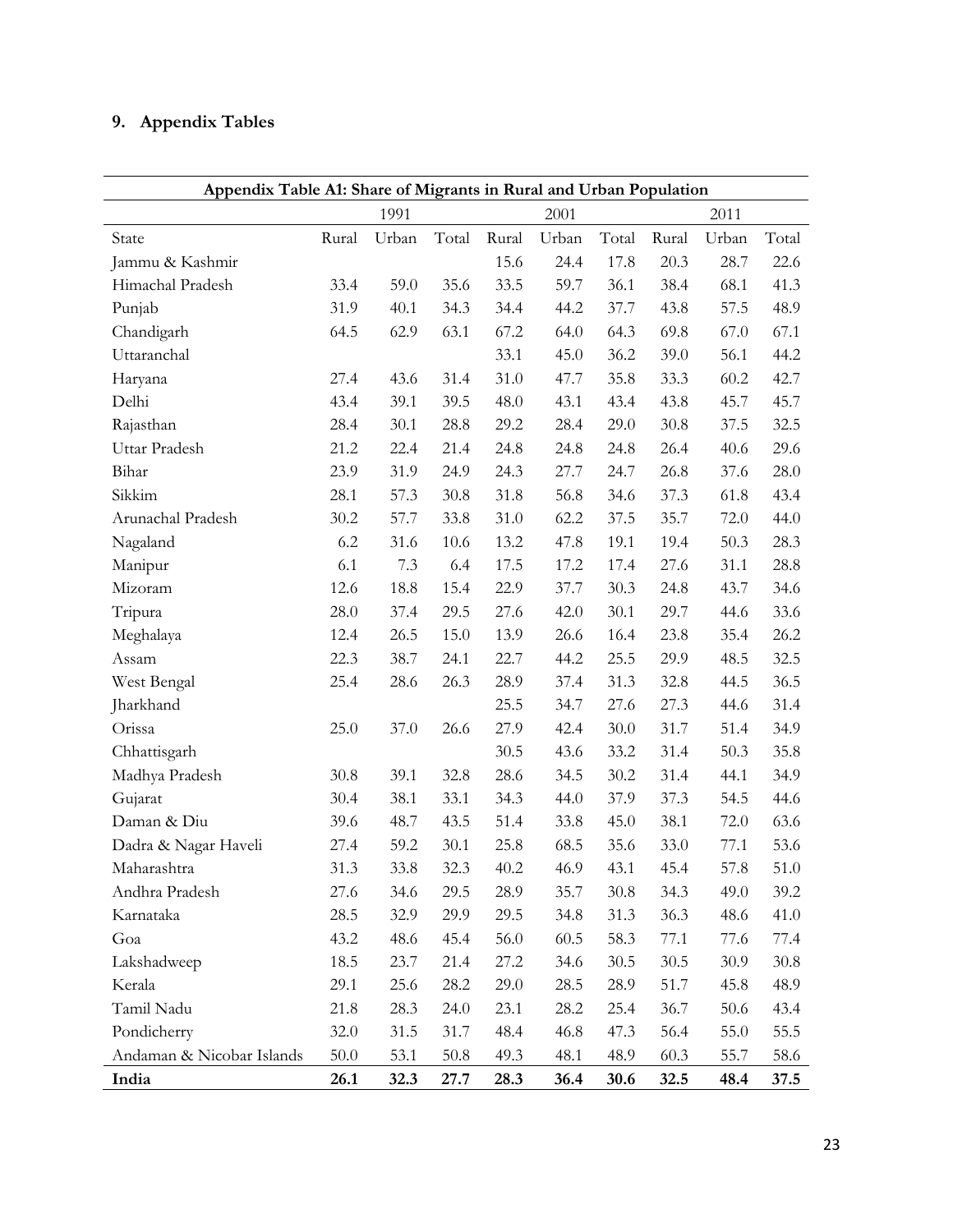| Appendix Table A2: Share of each State in each of the Migration Streams |                 |                 |                 |                 |                 |                 |                 |                 |  |  |  |
|-------------------------------------------------------------------------|-----------------|-----------------|-----------------|-----------------|-----------------|-----------------|-----------------|-----------------|--|--|--|
|                                                                         |                 |                 | 2001            |                 |                 |                 | 2011            |                 |  |  |  |
| State                                                                   | Rural-<br>Rural | Urban-<br>Rural | Rural-<br>Urban | Urban-<br>Urban | Rural-<br>Rural | Urban-<br>Rural | Rural-<br>Urban | Urban-<br>Urban |  |  |  |
| Jammu & Kashmir                                                         | 0.5             | 0.4             | 0.6             | 0.4             | 0.7             | 0.6             | 0.6             | 0.4             |  |  |  |
| Himachal Pradesh                                                        | 1.0             | 1.1             | 0.6             | 0.4             | 0.9             | 0.9             | 0.4             | 0.2             |  |  |  |
| Punjab                                                                  | 2.4             | 2.3             | 3.0             | 3.1             | 2.5             | 3.1             | 2.4             | 3.5             |  |  |  |
| Chandigarh                                                              | 0.1             | 0.1             | 0.5             | 0.6             | 0.0             | $0.0\,$         | 0.4             | 0.3             |  |  |  |
| Uttaranchal                                                             | 1.1             | 1.1             | 1.1             | 1.1             | 1.2             | 1.4             | 1.2             | 1.0             |  |  |  |
| Haryana                                                                 |                 | 2.5             | 3.4             | 3.1             | 2.1             | 1.9             | 3.3             | 3.0             |  |  |  |
| Delhi                                                                   | 2.6<br>0.3      |                 |                 |                 |                 |                 |                 |                 |  |  |  |
| Rajasthan                                                               |                 | 1.1             | 6.7             | 4.5             | 0.1             | $0.2\,$         | 4.7             | 3.1             |  |  |  |
| Uttar Pradesh                                                           | 6.7             | 5.0             | 3.9             | 3.9             | 6.2             | 4.8             | 3.9             | 2.9             |  |  |  |
| Bihar                                                                   | 12.5            | 6.5             | 6.8             | $7.2\,$         | 13.2            | 6.5             | $\ \, 8.0$      | 9.5             |  |  |  |
| Sikkim                                                                  | 7.7             | 2.4             | 2.5             | 1.6             | 8.7             | 2.8             | 2.3             | 1.6             |  |  |  |
|                                                                         | 0.1             | 0.2             | $0.0\,$         | 0.0             | 0.1             | 0.1             | 0.1             | $0.0\,$         |  |  |  |
| Arunachal Pradesh                                                       | 0.2             | 0.3             | $0.2\,$         | 0.2             | 0.2             | $0.2\,$         | 0.2             | 0.1             |  |  |  |
| Nagaland                                                                | 0.1             | 0.2             | 0.1             | 0.1             | 0.1             | 0.5             | 0.2             | 0.1             |  |  |  |
| Manipur                                                                 | 0.1             | 0.1             | 0.0             | 0.1             | 0.2             | $0.2\,$         | 0.1             | 0.1             |  |  |  |
| Mizoram                                                                 | 0.1             | 0.1             | 0.2             | 0.2             | 0.1             | 0.1             | 0.2             | 0.1             |  |  |  |
| Tripura                                                                 | 0.3             | 0.2             | $0.2\,$         | 0.1             | 0.3             | $0.2\,$         | 0.3             | 0.1             |  |  |  |
| Meghalaya                                                               | 0.1             | 0.1             | 0.1             | 0.1             | 0.2             | $0.2\,$         | 0.1             | 0.1             |  |  |  |
| Assam                                                                   | 2.2             | 1.0             | 1.2             | 1.0             | 3.4             | 1.1             | 1.2             | 0.9             |  |  |  |
| West Bengal                                                             | 8.1             | 6.8             | 5.2             | 6.1             | $7.2\,$         | 6.6             | 5.2             | 5.3             |  |  |  |
| Jharkhand                                                               | 2.5             | 1.1             | 1.9             | 1.4             | 2.7             | 1.1             | 2.1             | 1.4             |  |  |  |
| Orissa                                                                  | 4.0             | 2.4             | 2.9             | 1.9             | 4.3             | 3.0             | 2.6             | 1.6             |  |  |  |
| Chhattisgarh                                                            | 2.7             | 2.0             | 2.0             | 1.7             | 2.4             | 1.9             | 2.0             | 1.4             |  |  |  |
| Madhya Pradesh                                                          | 6.7             | 5.1             | 5.7             | 6.2             | 6.4             | 5.5             | 4.9             | 4.4             |  |  |  |
| Gujarat                                                                 | 5.7             | 5.8             | 9.7             | 7.4             | 4.8             | 6.2             | 9.8             | 6.6             |  |  |  |
| Daman & Diu                                                             | 0.1             | 0.1             | 0.0             | 0.0             | 0.0             | 0.0             | 0.3             | 0.0             |  |  |  |
| Dadra & Nagar                                                           |                 |                 |                 |                 |                 |                 |                 |                 |  |  |  |
| Haveli                                                                  | $0.0\,$         | $0.1\,$         | $0.1\,$         | $0.1\,$         | $0.0\,$         | $0.0\,$         | $0.2\,$         | 0.1             |  |  |  |
| Maharashtra                                                             | 12.5            | 18.0            | 20.6            | 22.9            | 11.0            | 17.0            | 16.8            | 18.0            |  |  |  |
| Andhra Pradesh                                                          | 8.4             | $10.5\,$        | 6.7             | 6.1             | 7.4             | 8.6             | 7.6             | 7.9             |  |  |  |
| Karnataka                                                               | 5.4             | 6.8             | 6.1             | $7.5\,$         | 5.4             | 7.1             | 6.2             | 8.6             |  |  |  |
| Goa                                                                     | 0.1             | $1.0\,$         | 0.4             | 0.6             | $0.1\,$         | $0.6\,$         | 0.4             | $0.5\,$         |  |  |  |
| Lakshadweep                                                             | $0.0\,$         | 0.1             | $0.0\,$         | 0.0             | $0.0\,$         | $0.0\,$         | 0.0             | 0.0             |  |  |  |
| Kerala                                                                  | 3.5             | 7.5             | 2.8             | 2.3             | 3.4             | 6.9             | 5.3             | 3.3             |  |  |  |
| Tamil Nadu                                                              | 2.4             | 7.3             | 4.4             | 7.8             | 4.5             | 10.5            | 7.0             | 13.2            |  |  |  |
| Pondicherry                                                             | 0.1             | 0.5             | $0.2\,$         | 0.5             | $0.1\,$         | 0.4             | $0.2\,$         | 0.4             |  |  |  |
| Andaman &                                                               |                 |                 |                 |                 |                 |                 |                 |                 |  |  |  |
| Nicobar Islands                                                         | 0.1             | $0.2\,$         | $0.1\,$         | $0.1\,$         | $0.1\,$         | $0.1\,$         | 0.1             | 0.0             |  |  |  |
| Total                                                                   | 100             | 100             | 100             | 100             | 100             | 100             | 100             | 100             |  |  |  |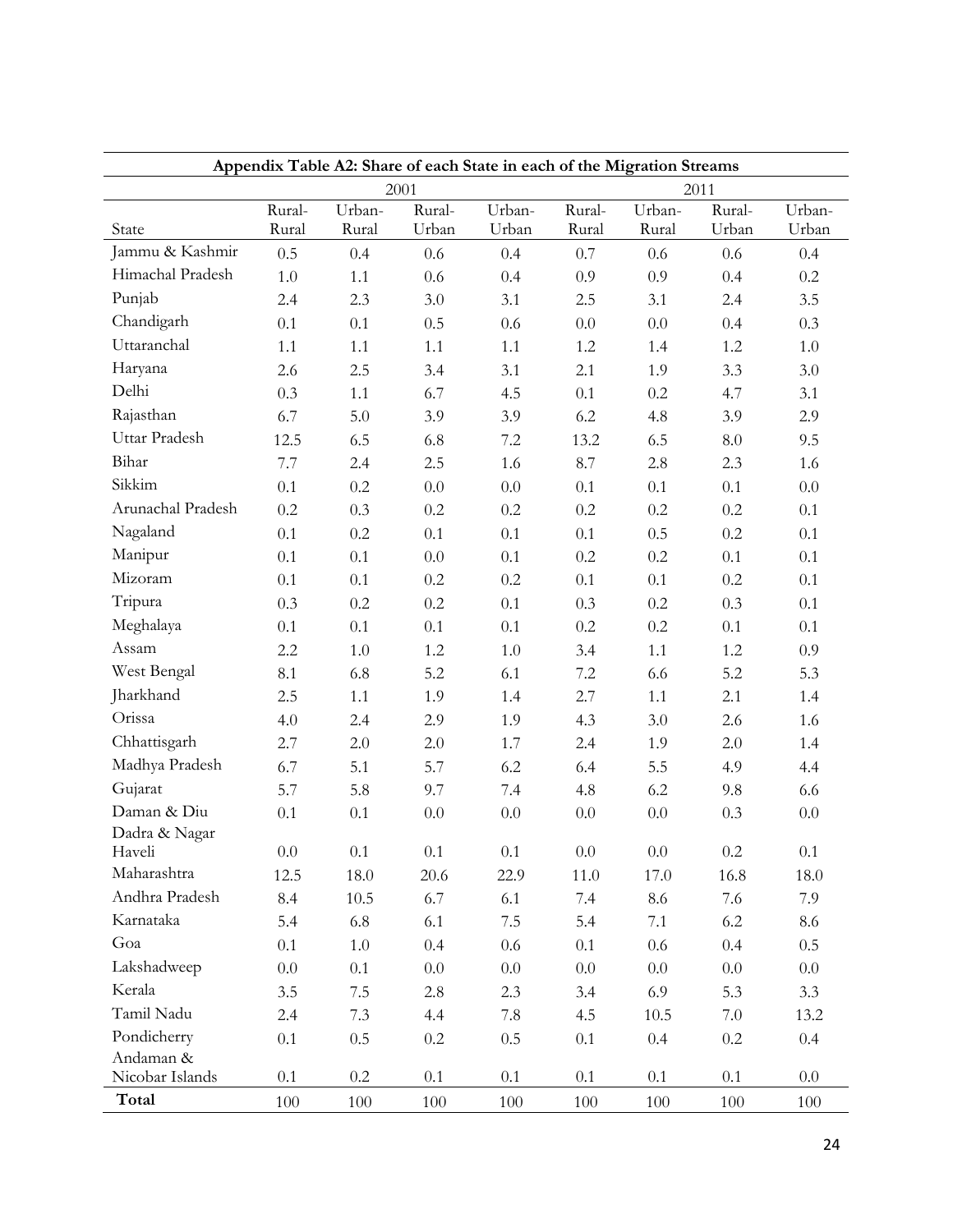|        |        |                 |                                                                                      |          |       |       |       |        |                 | Appendix Table A3.1: Distribution of Migrants by Streams and Reason for Migration (Male) |          |       |       |       |
|--------|--------|-----------------|--------------------------------------------------------------------------------------|----------|-------|-------|-------|--------|-----------------|------------------------------------------------------------------------------------------|----------|-------|-------|-------|
|        |        |                 |                                                                                      | 2001     |       |       |       |        |                 |                                                                                          | 2011     |       |       |       |
| Stream | Work / |                 |                                                                                      |          | Moved | Moved |       | Work/  |                 |                                                                                          |          | Moved | Moved |       |
| S.     | Employ |                 |                                                                                      |          | with  | after |       | Employ |                 |                                                                                          |          | with  | after |       |
|        | ment   | <b>Business</b> | Education                                                                            | Marriage | HН    | Birth | Other | ment   | <b>Business</b> | Education                                                                                | Marriage | HH    | Birth | Other |
| $R-R$  | 22.9   | 2.0             | 2.8                                                                                  | 6.0      | 16.7  | 23.8  | 25.9  | 16.9   | 1.1             | 3.3                                                                                      | 9.0      | 27.5  | 20.5  | 21.6  |
| $U-R$  | 23.3   | 2.6             | 3.0                                                                                  | 2.2      | 27.6  | 22.8  | 18.5  | 15.1   | 1.3             | 2.7                                                                                      | 3.1      | 49.2  | 18.2  | 10.3  |
| $R-U$  | 50.3   | 4.1             | 3.6                                                                                  | 1.0      | 6.0   | 21.1  | 13.9  | 46.5   | 3.2             | 4.1                                                                                      | 2.2      | 10.3  | 23.9  | 9.9   |
| $U-U$  | 34.5   | 3.9             | 3.0                                                                                  | 0.9      | 10.1  | 26.5  | 21.0  | 30.2   | 3.2             | 3.3                                                                                      | 1.8      | 16.9  | 26.4  | 18.2  |
| All    | 34.9   | 3.2             | 3.1                                                                                  | 2.9      | 12.2  | 23.4  | 20.2  | 29.5   | 2.4             | 3.5                                                                                      | 4.5      | 20.8  | 23.1  | 16.3  |
|        |        |                 | D. D. Dugal to Dugal II D. Heben to Dugal D. H. Dugal to Heben, H. H. Heben to Heben |          |       |       |       |        |                 |                                                                                          |          |       |       |       |

R-R: Rural to Rural, U-R, Urban to Rural, R-U: Rural to Urban, U-U: Urban to Urban For each year the row total is 100

|       |       |                 | Appendix Table A3.2: Distribution of Migrants by Streams and Reason for Migration (Female) |          |       |       |       |       |                 |           |          |         |       |       |
|-------|-------|-----------------|--------------------------------------------------------------------------------------------|----------|-------|-------|-------|-------|-----------------|-----------|----------|---------|-------|-------|
|       |       |                 |                                                                                            | 2001     |       |       |       |       |                 |           | 2011     |         |       |       |
| Strea | Work/ |                 |                                                                                            |          | Moved | Moved |       | Work/ |                 |           |          |         | Moved |       |
| ms    | Emplo |                 |                                                                                            |          | with  | after |       | Emplo |                 |           |          | Moved   | after |       |
|       | yment | <b>Business</b> | Education                                                                                  | Marriage | HH    | Birth | Other | yment | <b>Business</b> | Education | Marriage | with HH | Birth | Other |
| $R-R$ | 1.1   | 0.1             | 0.2                                                                                        | 83.6     | 2.0   | 5.7   | 7.1   | 1.3   | 0.2             | 0.6       | 84.8     | 4.0     | 4.8   | 4.4   |
| $U-R$ | 2.5   | 0.3             | 0.7                                                                                        | 59.5     | 11.6  | 16.7  | 8.6   | 2.2   | 0.4             | 1.0       | 57.1     | 21.9    | 12.8  | 4.6   |
| $R-U$ | 3.7   | 0.3             | 1.2                                                                                        | 52.0     | 3.8   | 29.2  | 9.7   | 4.6   | 0.5             | 2.0       | 52.6     | 5.8     | 28.1  | 6.4   |
| $U-U$ | 3.1   | 0.4             | 1.2                                                                                        | 45.3     | 6.2   | 29.5  | 14.3  | 4.2   | 0.8             | 1.9       | 42.8     | 10.2    | 27.7  | 12.4  |
| All   | 1.7   | 0.2             | 0.5                                                                                        | 74.4     | 3.1   | 11.8  | 8.2   | 2.3   | 0.3             | 1.0       | 71.9     | 6.1     | 12.3  | 5.9   |
|       |       |                 | R-R: Rural to Rural, U-R, Urban to Rural, R-U: Rural to Urban, U-U: Urban to Urban         |          |       |       |       |       |                 |           |          |         |       |       |

For each year the row total is 100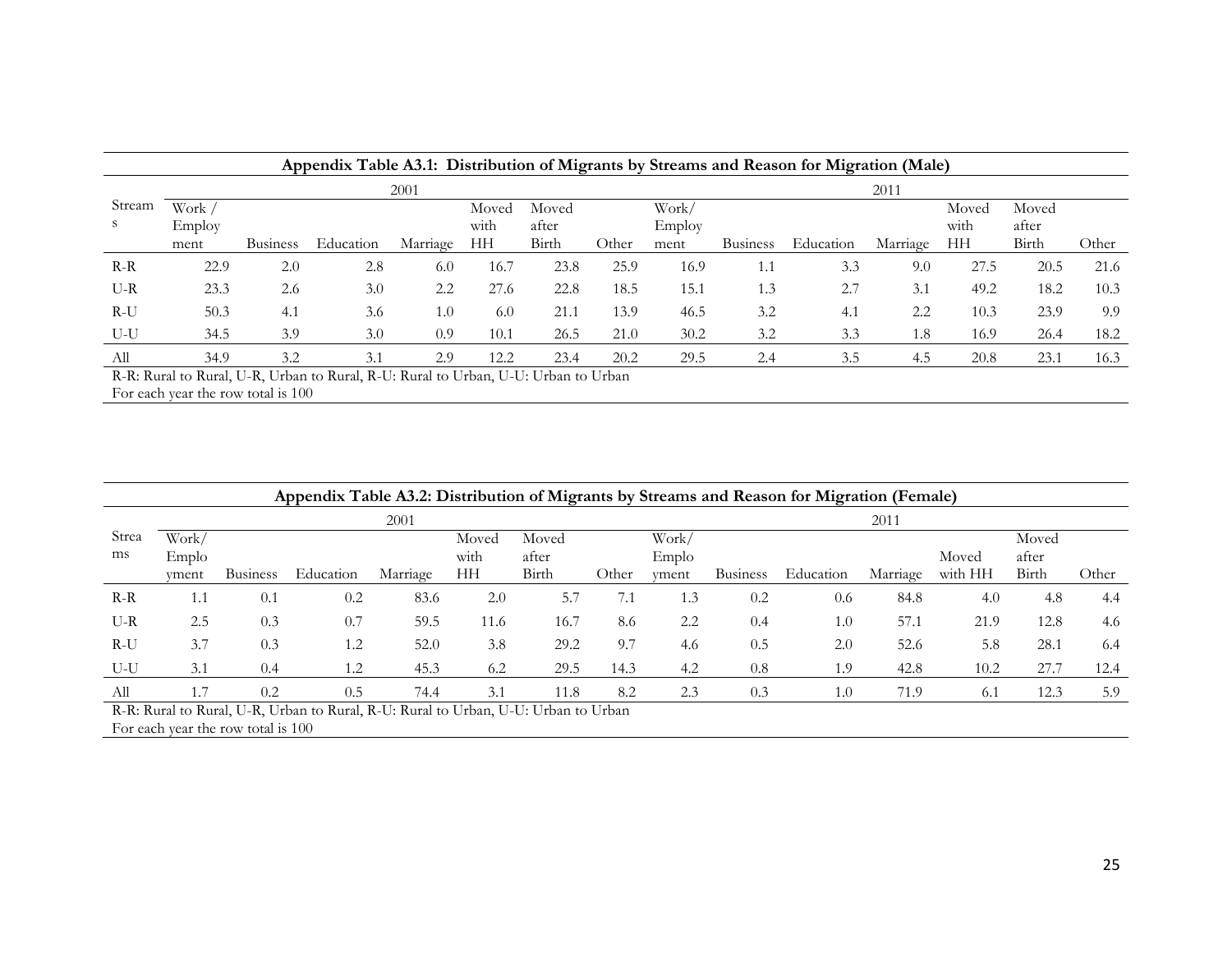|                     | Appendix Table A4: Share of each State by Reason for Migration |      |       |       |         |       |                |                          |      |       |       |         |       |                |
|---------------------|----------------------------------------------------------------|------|-------|-------|---------|-------|----------------|--------------------------|------|-------|-------|---------|-------|----------------|
|                     |                                                                |      |       | 2001  |         |       |                |                          |      |       | 2011  |         |       |                |
|                     | Work/                                                          |      |       |       |         | Moved |                | $\overline{\text{Work}}$ |      |       |       |         | Moved |                |
|                     | Employ                                                         | Busi | Educa | Marri | Moved   | after | Ot             | Employ                   | Busi | Educa | Marri | Moved   | after | O <sub>t</sub> |
| State<br>Jammu &    | ment                                                           | ness | tion  | age   | with HH | Birth | her            | ment                     | ness | tion  | age   | with HH | Birth | her            |
| Kashmir             | 0.4                                                            | 0.4  | 0.4   | 0.4   | 0.1     | 0.5   | 1.2            | 0.3                      | 0.6  | 0.7   | 0.7   | 0.2     | 0.6   | $1.0\,$        |
| Himachal Pradesh    | 0.9                                                            | 0.4  | 1.1   | 0.8   | 0.3     | 0.6   | 0.4            | 0.7                      | 0.3  | 0.8   | 0.7   | 0.3     | 0.6   | 0.5            |
| Punjab              | 2.9                                                            | 1.4  | 1.1   | 2.8   | 2.6     | 2.7   | 3.7            | 3.1                      | 1.9  | 1.2   | 2.6   | 3.5     | 3.0   | 4.4            |
| Chandigarh          | 0.7                                                            | 0.3  | 0.5   | 0.1   | 0.2     | 0.4   | 0.1            | 0.5                      | 0.2  | 0.4   | 0.1   | 0.1     | 0.3   | 0.1            |
| Uttaranchal         | 1.4                                                            | 0.5  | 1.5   | 0.9   | 0.1     | 1.5   | 0.8            | 1.4                      | 0.5  | 1.7   | 0.8   | 0.3     | 1.7   | 0.7            |
| Haryana             | 3.2                                                            | 0.8  | 1.6   | 2.6   | 0.8     | 3.4   | 1.4            | 3.1                      | 1.3  | 1.4   | 2.4   | 1.3     | 3.2   | 1.7            |
| Delhi               | 6.7                                                            | 1.5  | 2.4   | 0.6   | 0.8     | 4.7   | 1.3            | 4.6                      | 1.4  | 1.7   | 0.6   | 0.8     | 3.8   | 1.7            |
| Rajasthan           | 4.1                                                            | 1.6  | 3.8   | 6.8   | 2.8     | 4.2   | 3.4            | 4.0                      | 2.0  | 2.7   | 6.5   | 2.9     | 4.0   | 2.5            |
| Uttar Pradesh       |                                                                |      |       |       |         |       | 13.            |                          |      |       |       |         |       | 13.            |
|                     | 5.8                                                            | 4.6  | 5.4   | 17.5  | 0.7     | 6.9   | $\overline{7}$ | 8.1                      | 8.8  | 7.9   | 17.5  | 3.6     | 9.3   | $\overline{2}$ |
| Bihar               | 1.6                                                            | 1.5  | 2.5   | 10.3  | 0.5     | 2.2   | 4.5            | 2.1                      | 2.6  | 2.9   | 9.9   | 1.5     | 2.3   | 6.5            |
| Sikkim<br>Arunachal | 0.1                                                            | 0.1  | 0.1   | 0.0   | 0.0     | 0.1   | 0.1            | 0.1                      | 0.1  | 0.2   | 0.0   | $0.0\,$ | 0.1   | 0.1            |
| Pradesh             | 0.3                                                            | 0.4  | 0.4   | 0.0   | 0.0     | 0.3   | 0.2            | 0.3                      | 0.5  | 0.6   | 0.1   | 0.0     | 0.2   | $0.2\,$        |
| Nagaland            | 0.2                                                            | 0.5  | 0.3   | 0.0   | 0.0     | 0.1   | 0.3            | 0.3                      | 0.6  | 0.8   | 0.0   | 0.0     | 0.2   | $0.2\,$        |
| Manipur             | 0.0                                                            | 0.1  | 0.1   | 0.1   | 0.0     | 0.1   | 0.3            | 0.1                      | 0.3  | 0.3   | 0.1   | 0.1     | 0.2   | 0.4            |
| Mizoram             | 0.2                                                            | 0.2  | 0.3   | 0.0   | 0.0     | 0.2   | 0.1            | 0.1                      | 0.2  | 0.2   | 0.0   | 0.0     | 0.2   | 0.2            |
| Tripura             | 0.2                                                            | 0.3  | 0.3   | 0.2   | 0.0     | 0.5   | 0.6            | 0.2                      | 0.3  | 0.2   | 0.2   | 0.1     | 0.4   | 0.5            |
| Meghalaya           | 0.1                                                            | 0.3  | 0.3   | 0.0   | 0.0     | 0.1   | 0.4            | 0.1                      | 0.3  | 0.4   | 0.1   | 0.1     | 0.2   | 0.6            |
| Assam               | 1.3                                                            | 6.8  | 1.4   | 1.6   | 0.4     | 2.4   | 4.1            | 1.4                      | 5.5  | 1.4   | 2.3   | 0.7     | 2.5   | 3.7            |
| West Bengal         |                                                                |      |       |       |         |       |                |                          |      |       |       |         |       | 10.            |
|                     | 5.8                                                            | 10.7 | 5.2   | 7.9   | 7.3     | 9.4   | 8.4            | 4.2                      | 10.2 | 3.5   | 7.9   | 6.5     | 6.4   | $\sqrt{2}$     |
| Jharkhand           | 2.3                                                            | 1.2  | 2.1   | 3.0   | 0.4     | 1.8   | 1.7            | 2.0                      | 1.3  | 2.1   | 3.0   | 0.7     | 1.9   | 1.5            |
| Orissa              | 2.6                                                            | 6.0  | 4.2   | 4.4   | 0.7     | 3.1   | 2.6            | 2.0                      | 5.7  | 5.2   | 3.9   | 1.2     | 2.8   | 3.2            |
| Chhattisgarh        | 2.7                                                            | 1.0  | 2.6   | 2.5   | 1.0     | 2.7   | 1.3            | 2.4                      | 0.9  | 2.4   | 2.3   | 1.0     | 2.2   | $1.0\,$        |
| Madhya Pradesh      | 5.8                                                            | 2.3  | 6.1   | 7.0   | 3.0     | 5.9   | 3.5            | 5.7                      | 3.2  | 5.5   | 6.6   | 3.8     | 5.3   | 3.6            |
| Gujarat             | 5.9                                                            | 30.6 | 6.4   | 5.3   | 9.3     | 7.3   | 5.5            | 7.2                      | 15.8 | 4.5   | 4.9   | 7.5     | 7.0   | 6.1            |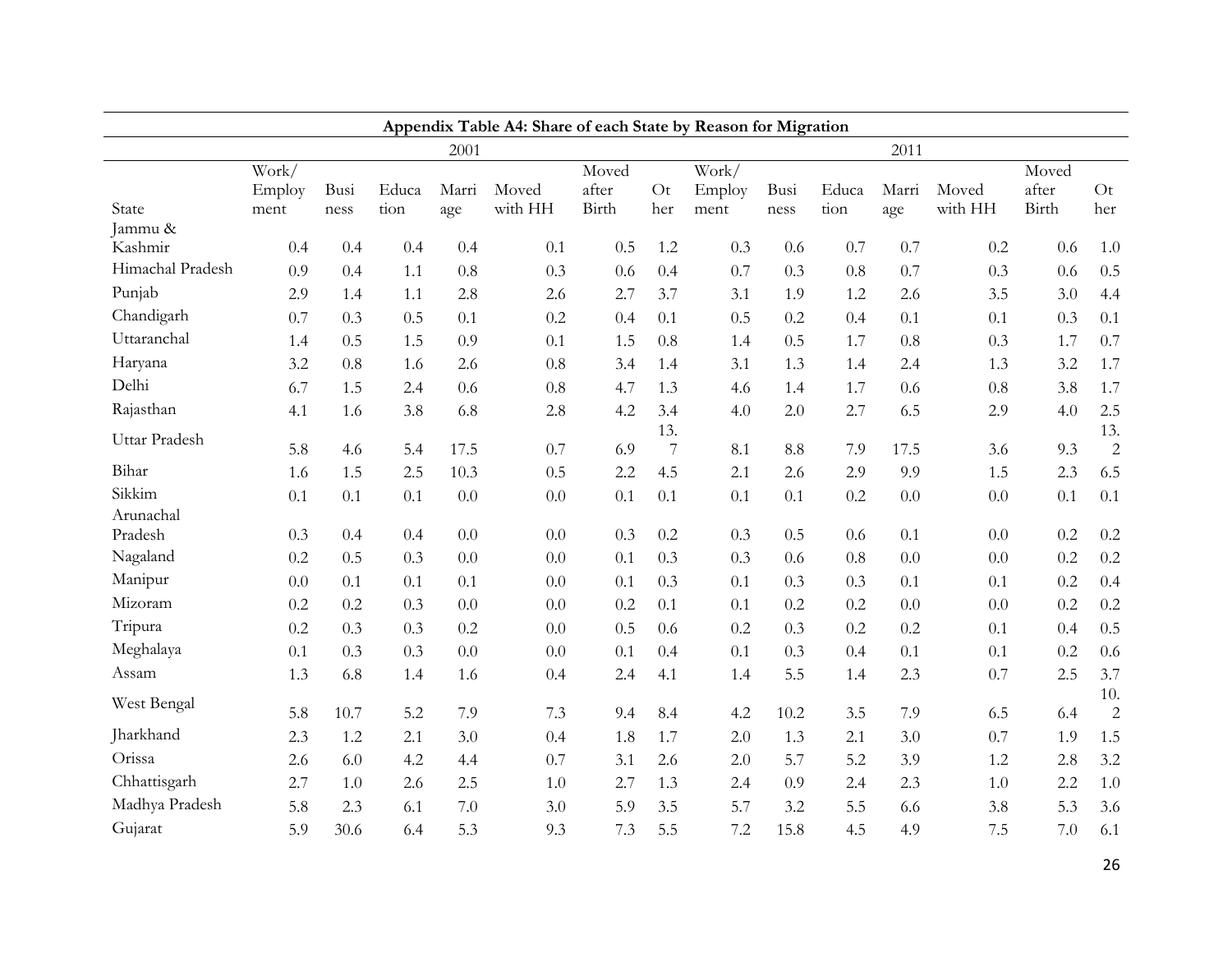|                 | Appendix Table A4: Share of each State by Reason for Migration |      |       |       |         |       |     |        |      |       |       |         |         |     |
|-----------------|----------------------------------------------------------------|------|-------|-------|---------|-------|-----|--------|------|-------|-------|---------|---------|-----|
|                 |                                                                |      |       | 2001  |         |       |     |        |      |       | 2011  |         |         |     |
|                 | Work/                                                          |      |       |       |         | Moved |     | Work/  |      |       |       |         | Moved   |     |
|                 | Employ                                                         | Busi | Educa | Marri | Moved   | after | Ot  | Employ | Busi | Educa | Marri | Moved   | after   | Ot  |
| State           | ment                                                           | ness | tion  | age   | with HH | Birth | her | ment   | ness | tion  | age   | with HH | Birth   | her |
| Daman & Diu     | 0.1                                                            | 0.1  | 0.0   | 0.0   | 0.0     | 0.0   | 0.0 | 0.2    | 0.1  | 0.0   | 0.0   | 0.0     | $0.0\,$ | 0.0 |
| Dadra & Nagar   |                                                                |      |       |       |         |       |     |        |      |       |       |         |         |     |
| Haveli          | 0.1                                                            | 0.1  | 0.0   | 0.0   | 0.0     | 0.0   | 0.0 | 0.1    | 0.1  | 0.0   | 0.0   | 0.0     | 0.1     | 0.0 |
| Maharashtra     |                                                                |      |       |       |         |       | 10. |        |      |       |       |         |         | 11. |
|                 | 23.1                                                           | 6.8  | 18.0  | 9.5   | 32.4    | 16.7  | 8   | 19.0   | 11.5 | 15.6  | 8.8   | 23.1    | 14.2    | 2   |
| Andhra Pradesh  |                                                                |      |       |       |         |       | 10. |        |      |       |       |         |         |     |
|                 | 7.5                                                            | 8.4  | 12.5  | 6.1   | 9.0     | 7.3   | 1   | 8.7    | 10.5 | 15.1  | 6.1   | 8.9     | 7.7     | 7.7 |
| Karnataka       | 6.3                                                            | 5.5  | 10.2  | 4.5   | 10.1    | 4.7   | 5.6 | 7.0    | 6.6  | 9.0   | 4.5   | 8.0     | 5.5     | 5.7 |
| Goa             | 0.4                                                            | 0.3  | 0.2   | 0.1   | 1.2     | 0.3   | 0.2 | 0.3    | 0.4  | 0.2   | 0.1   | 0.8     | 0.3     | 0.3 |
| Lakshadweep     | 0.0                                                            | 0.0  | 0.0   | 0.0   | 0.0     | 0.0   | 0.0 | 0.0    | 0.0  | 0.0   | 0.0   | 0.0     | 0.0     | 0.0 |
| Kerala          | 1.9                                                            | 1.2  | 2.4   | 2.2   | 10.0    | 4.0   | 2.8 | 1.6    | 1.2  | 1.4   | 2.5   | 11.4    | 4.5     | 2.5 |
|                 |                                                                |      |       |       |         |       | 10. |        |      |       |       |         |         |     |
| Tamil Nadu      | 5.1                                                            | 3.8  | 6.2   | 2.7   | 5.3     | 5.0   | 7   | 8.9    | 5.1  | 9.7   | 4.5   | 11.2    | 8.9     | 8.5 |
| Pondicherry     | 0.2                                                            | 0.1  | 0.3   | 0.1   | 0.6     | 0.3   | 0.1 | 0.2    | 0.1  | 0.2   | 0.1   | 0.4     | $0.2\,$ | 0.1 |
| Andaman &       |                                                                |      |       |       |         |       |     |        |      |       |       |         |         |     |
| Nicobar Islands | 0.2                                                            | 0.1  | 0.1   | 0.0   | 0.0     | 0.1   | 0.0 | 0.1    | 0.1  | 0.1   | 0.0   | 0.0     | 0.1     | 0.1 |
| Total           | 100                                                            | 100  | 100   | 100   | 100     | 100   | 100 | 100    | 100  | 100   | 100   | 100     | 100     | 100 |